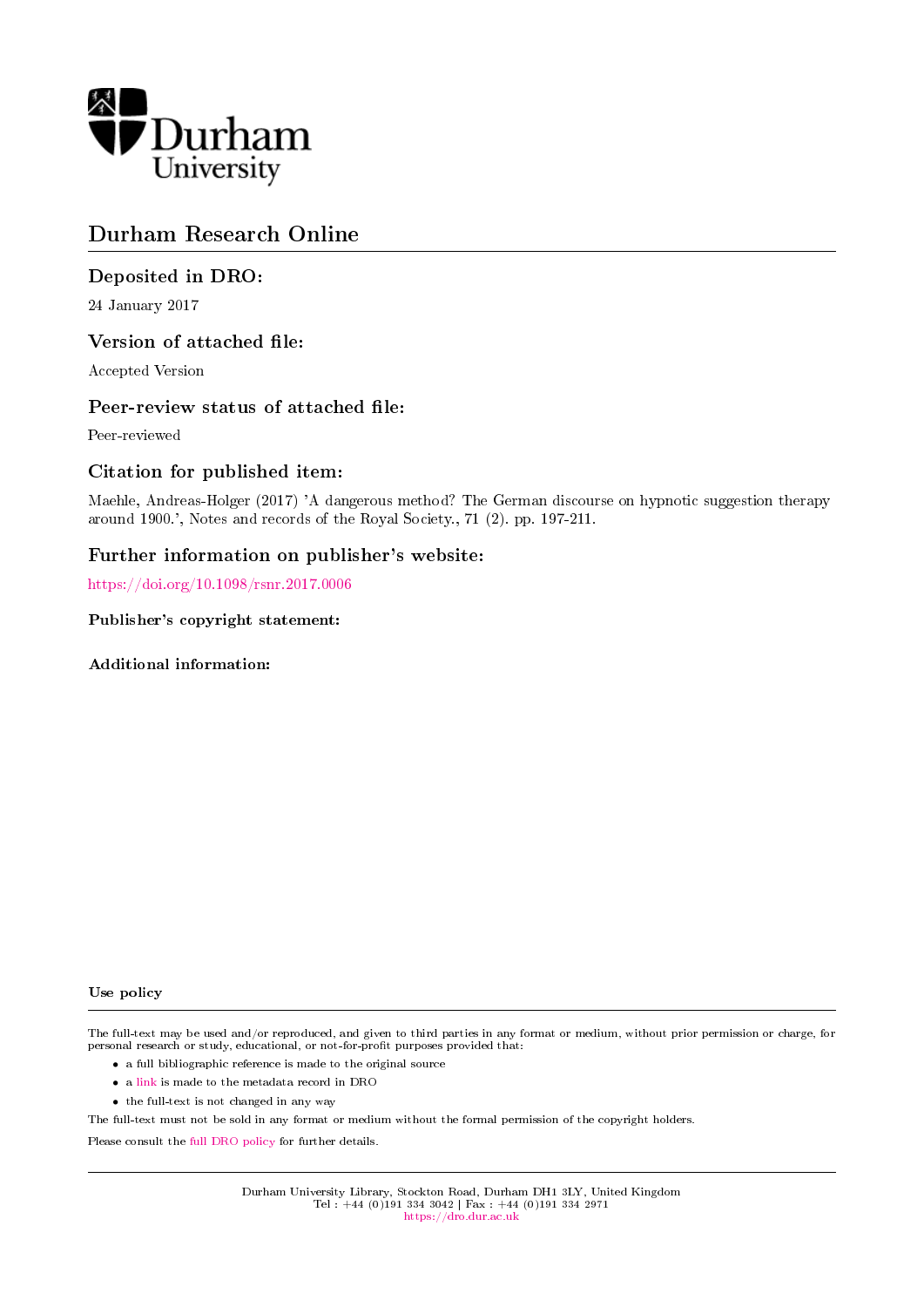# **A Dangerous Method? The German Discourse on Hypnotic Suggestion Therapy around 1900**

by

## **Andreas-Holger Maehle**

*Centre for the History of Medicine & Disease and Department of Philosophy, Durham University, 50 Old Elvet, Durham DH1 3HN, UK E-mail: a.h.maehle@durham.ac.uk*

#### *Summary*

In the late nineteenth century, German-speaking physicians and psychiatrists intensely debated the benefits and risks of treatment by hypnotic suggestion. While practitioners of the method sought to provide convincing evidence for its therapeutic efficacy in many medical conditions, especially nervous disorders, critics pointed to dangerous side effects, including the triggering of hysterical attacks or deterioration of nervous symptoms. Other critics claimed that patients merely simulated hypnotic phenomena in order to appease their therapist. A widespread concern was the potential for abuses of hypnosis, either by giving criminal suggestions or in the form of sexual assaults on hypnotized patients. Official inquiries of the Prussian Minister for Religious, Educational and Medical Affairs in 1902 and 1906 indicated that relatively few doctors practised hypnotherapy while the method was increasingly used by lay healers. Although the Ministry found no evidence for serious harm caused by hypnotic treatments, whether performed by doctors or by lay healers, many German doctors seem to have regarded hypnotic suggestion therapy as a problematic method and abstained from using it.

## *Keywords*

 $Hypnosis - suggestion - side effects - simulation - abuse - Germany$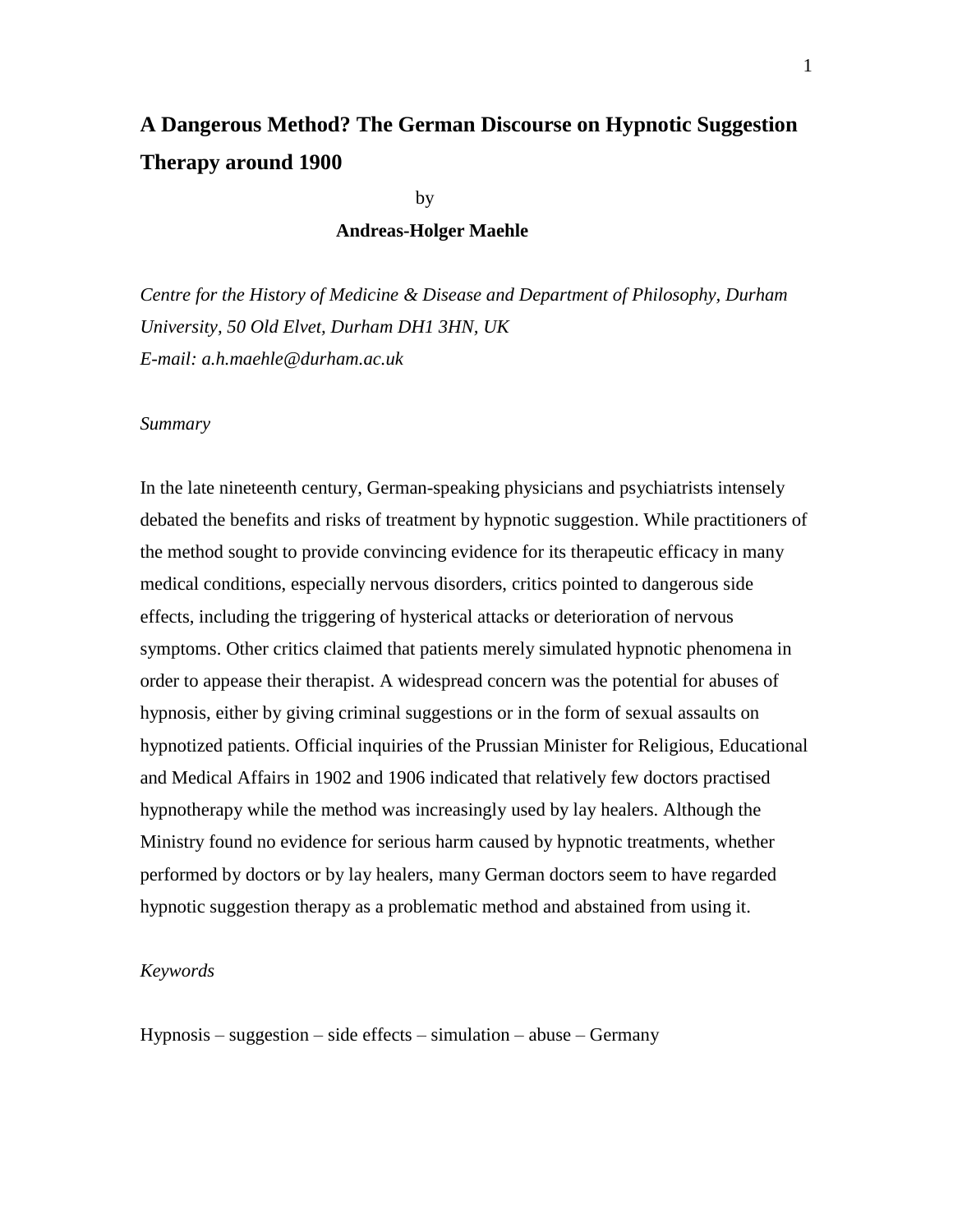## *Introduction*

Hypnotic suggestion therapy became fashionable among physicians and psychiatrists in several European countries, including Germany, during the late 1880s and early 1890s, having been imported from France by visitors to Hippolyte Bernheim's clinic in Nancy. Claims of therapeutic success were especially made for nervous conditions or 'functional' disorders which had no identifiable organic basis.<sup>1</sup> In the historiography these treatments by suggestion have usually been considered as successors of Mesmerism and precursors of psychoanalysis and other psychotherapeutic methods. $^{2}$  In this article I discuss them in their own right, exploring the evidence which practitioners of hypnotic suggestion adduced in order to propagate their method and to defend it against its critics. What kind of evidence was produced, and what were the main arguments for or against the method? Which scientific, professional and social concerns worried the critics of hypnotic treatments? Within this context, I also consider the responses to Prussian ministerial inquiries in 1902 and 1906 on the use of hypnosis among medical practitioners and lay healers. In this way I intend to provide a differentiated picture of the debate on hypnotism around 1900 that helps to assess the method's contemporary medical and professional significance apart from its preparatory role for modern psychotherapy.

## *Criticisms and Defences of Hypnotic Therapy*

In 1894, the Berlin physician Jonas Grossmann, editor of the *Zeitschrift für Hypnotismus*, published a collection of 29 international expert reports and statements, with the intention of showing that hypnotic suggestion was a beneficial and low-risk form of treatment for a wide range of medical conditions.<sup>3</sup> Grossmann's preface reflected the confidence of medical hypnotists regarding the therapeutic value of their method, but also concerns about potential restrictions of its practice and state control. In Russia, a decree of the Imperial Medical Council in 1893 required an official report on each application of hypnotic therapy, including the names of the doctors who had witnessed it. Moreover, the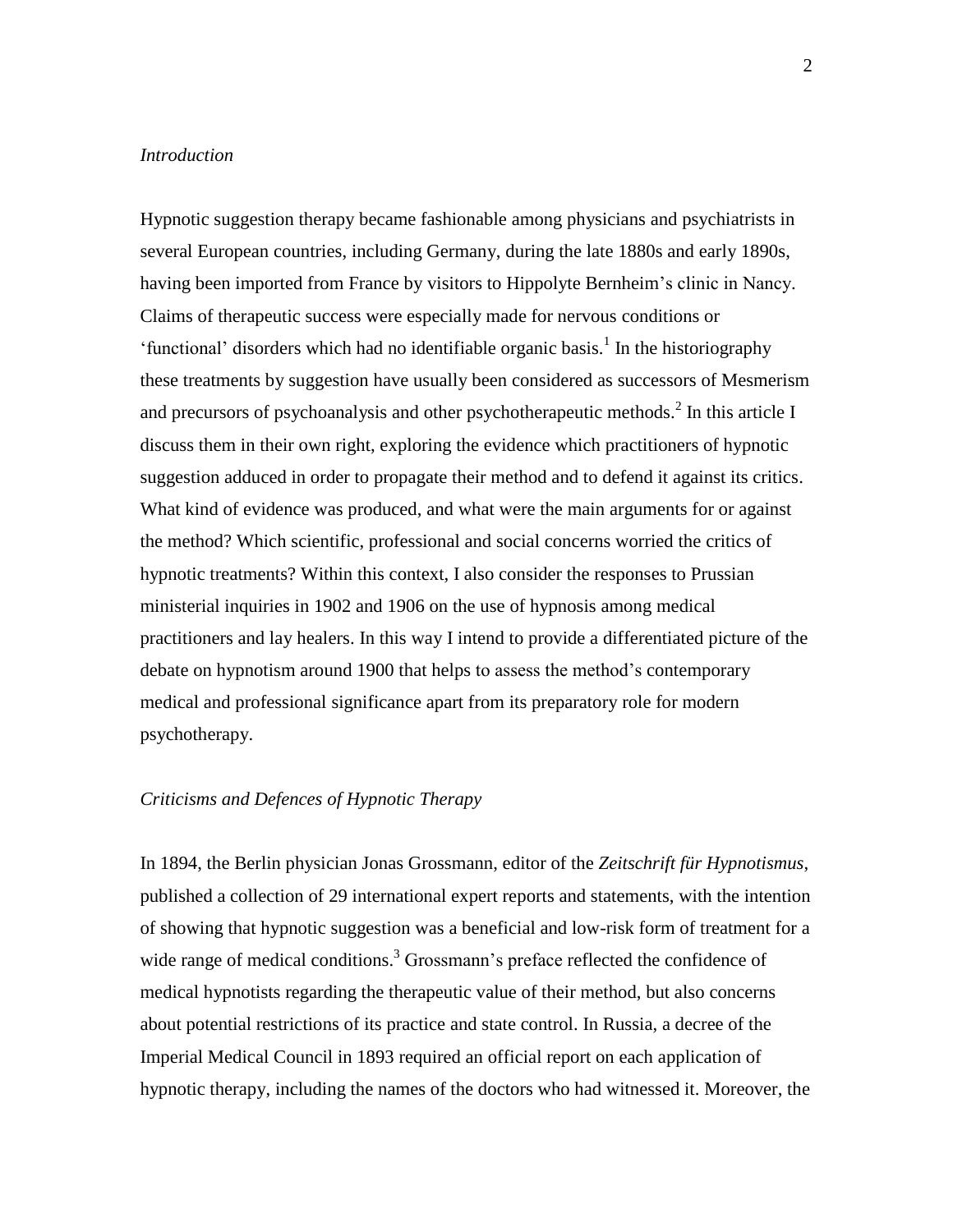decree prohibited any form of publication on treatment by hypnosis.<sup>4</sup> In France, a ministerial circular in 1890 had forbidden military doctors the use of hypnosis, including its application for therapeutic purposes.<sup>5</sup> In Prussia only public performances of hypnosis had been banned by the police in 1881, on the basis of a ministerial decree that characterised them as physiological experiments which were potentially harmful to the subjects. By contrast, hypnotic *treatments* by lay practitioners as well as by doctors fell under anyone's 'right to cure' (*Kurierfreiheit*), which had been introduced for the whole of the German Reich with the Trade Ordinance (*Gewerbeordnung*) of 1871. 6

Grossmann had solicited the expert reports primarily to support colleagues in Russia, but planned submitting the collection to 'the governments of all major countries' and to translate it into several European languages. <sup>7</sup> As he pointed out, there were influential medical voices rejecting the hypnotic movement also in Germany. Rudolf Virchow, in a speech in August 1893 as Rector of the University of Berlin, deplored that back in 1816/17 his institution had appointed two proponents of animal magnetism (Mesmerism), David Ferdinand Koreff and Karl Christian Wolfart, as ordinary professors, and he warned against a recent mysticism expressed in spiritualism and hypnotism. Virchow wondered whether the government would stay strong enough to keep the 'roads of science' free.<sup>8</sup> In Munich, the Director of its General Hospital, Professor Hugo von Ziemssen, had issued a negative verdict on therapeutic hypnosis, pointing to 'unsatisfactory and partly even abhorrent' results of trials made by one of his assistants, Dr L. Friedrich.<sup>9</sup>

The trials had been conducted by Friedrich, with von Ziemssen's permission, on the women's ward of the II. Medical Department of the Munich General Hospital. His subjects had been twenty working-class patients, aged between 15 and 35 years, who had been hospitalized for various conditions, from infectious diseases to rheumatic pains and anaemia ('chlorosis'). Inducing hypnosis with visual fixation and verbal commands, and then giving suggestions for improvement or cessation of symptoms, Friedrich had seen some success in headaches, nausea and sleeplessness. Moreover, seemingly painless extractions of carious teeth had been performed on hypnotized patients. However, in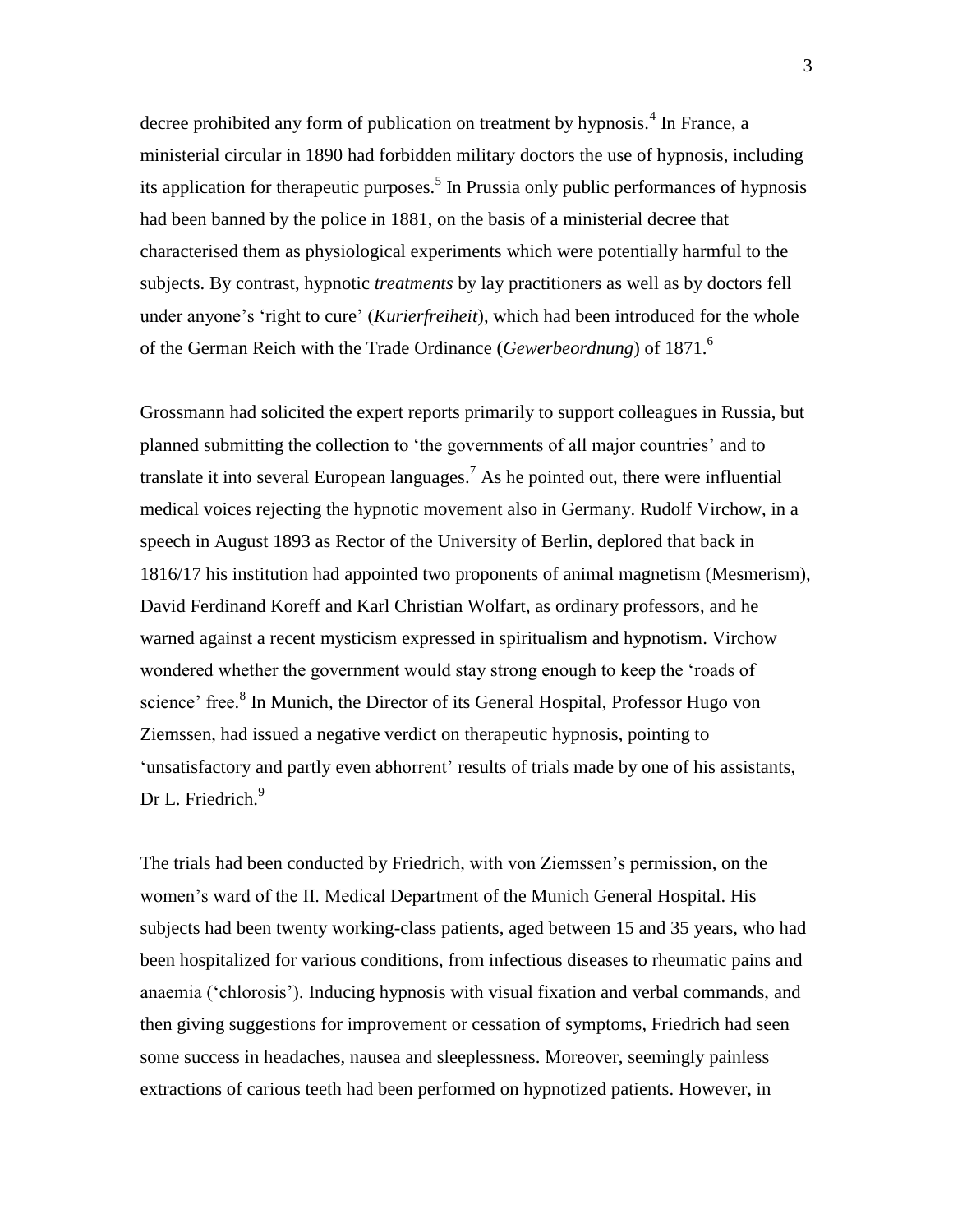some cases the hypnotic treatment had led to hysterical convulsions, excitement and restlessness, or spontaneous somnambulism through autohypnosis.<sup>10</sup> Sometimes he had failed to awaken patients from the hypnotic state, so that they came out of it only after several hours, feeling weak and complaining of headaches. It made the assistant doctor feel, as he admitted, like Goethe's *Sorcerer's Apprentice,* who is unable to get rid of the spirits that he has called.<sup>11</sup> Based on his observations, Friedrich concluded that the dangers of hypnosis were not outweighed by its therapeutic benefits. Believing that a method which can cause hysterical symptoms might also be employed to remove such symptoms, he wanted to reserve hypnotic suggestion for cases of severe hysterical or nervous disorders where other therapies had failed. Hypnotism might be studied by physiologists and psychiatrists, as it might throw light on hysteria and psychoses, but should, because of its risks, be taken out of the hands of 'magnetizers and spiritualists, this motley crowd of frauds and dupes'.<sup>12</sup> This last of Friedrich's remarks reflected a then common attitude in the German medical profession: doctors should hold a monopoly on hypnotic treatments, which were allegedly too dangerous if applied by unlicensed practitioners.<sup>13</sup>

For the critics, hypnotic suggestion was a dangerous method, which could trigger hysteric fits, make nervous patients 'even more nervous', or make them crave the hypnotic state like alcohol or morphine, as the Berlin professor of psychiatry, Eduard Mendel, warned.<sup>14</sup> Even supporters of hypnosis, such as the Viennese neurologist and psychiatrist Heinrich Obersteiner, admitted that the method had some 'disadvantages', including nervous exhaustion, spontaneous somnambulism and, in some cases, development of 'complete hysteria'. Moreover, in hysterical patients, inappropriate use of hypnosis could worsen their symptoms. Strong affects provoked by hypnotic suggestions, such as fear or horror, could result in indisposition for days.<sup>15</sup>

In this situation, Grossmann tried to pitch the authority and assurances of an international array of experienced hypnotherapists against the critical voices. His collection included statements and reports from, among others, the French medical founders of hypnotic suggestion therapy, Ambroise-Auguste Liébeault and Hippolyte Bernheim, from the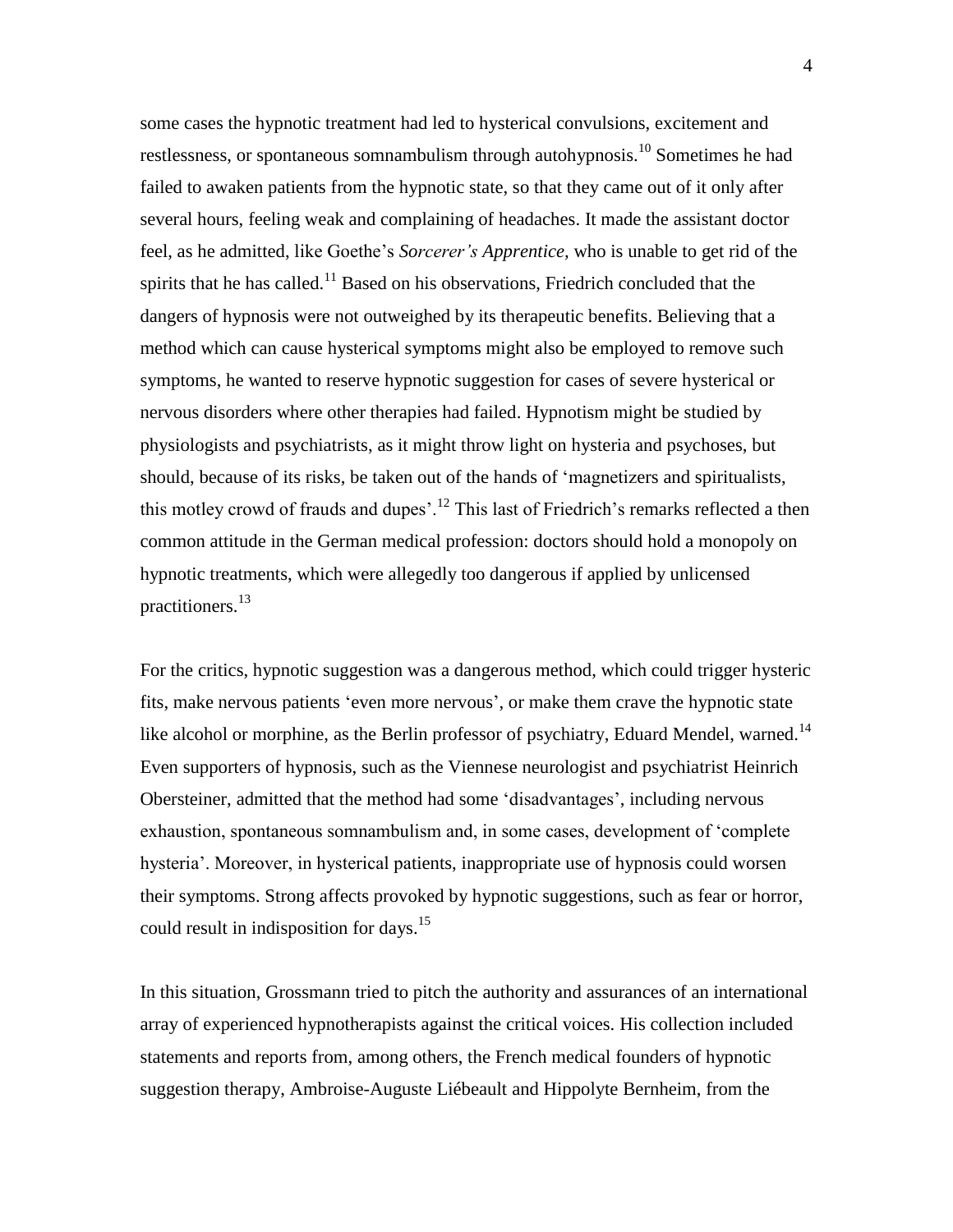Belgian philosopher and psychologist Joseph Delbœuf, the Amsterdam neurologists Frederik van Eeden and A. W. van Renterghem, the Swiss psychiatrists and asylum directors Eugen Bleuler and August Forel, and the Berlin specialist for nervous diseases, Albert Moll.<sup>16</sup> In the secondary literature this volume has been characterized as 'the high point of the progress of hypnotherapy<sup> $17$ </sup> as well as a last joint effort of its representatives, before the hypnotic movement diversified into various psychotherapeutic directions.<sup>18</sup>

As the doyen of therapy by hypnotic suggestion, the Nancy physician Liébeault pointed to his extensive experience with the method, over a period of 34 years, on 'more than 12,000 patients'. This experience had convinced him that hypnosis carried less risk than treatments with medicinal drugs. Liébeault proposed that governments should create chairs for psychology in the medical faculties rather than restricting the study of hypnotism.<sup>19</sup> Bernheim, who had adopted suggestion therapy from Liébeault and had published on the method for about ten years by that time, took issue with the doctrine of the rival school of Jean-Martin Charcot at the Salpȇtrière hospital in Paris that the hypnotic state could only be produced in hysterical individuals. As Bernheim complained, despite evidence that non-hysterical persons could be hypnotized, adherents of this view had not given in, maintaining that hypnosis was nothing else but an 'artificial hysterical attack'.<sup>20</sup> By contrast, for Bernheim suggestibility was a normal property of the brain that could be increased by the hypnotic state as it was during normal sleep. Moreover, suggestions during waking life, such as arousal of religious or political fanaticism through a passionate speech, were in his understanding not principally different from hypnotic suggestions.<sup>21</sup>

He admitted that hypnosis could have side effects such as headaches or dizziness, or even hysterical fits. However, he interpreted them as autosuggestions of excitable individuals which could be overcome in subsequent sessions by giving calming suggestions.<sup>22</sup> Dangerous was the production, by suggestion or autosuggestion, of hallucinations, but Bernheim denied that this was part of the method of *therapeutic* suggestion. Instead, the method aimed at removal of pains, of convulsions, and of nervous disorders, as well as at improvements in appetite and sleep, and at mental wellbeing more generally.<sup>23</sup> Bernheim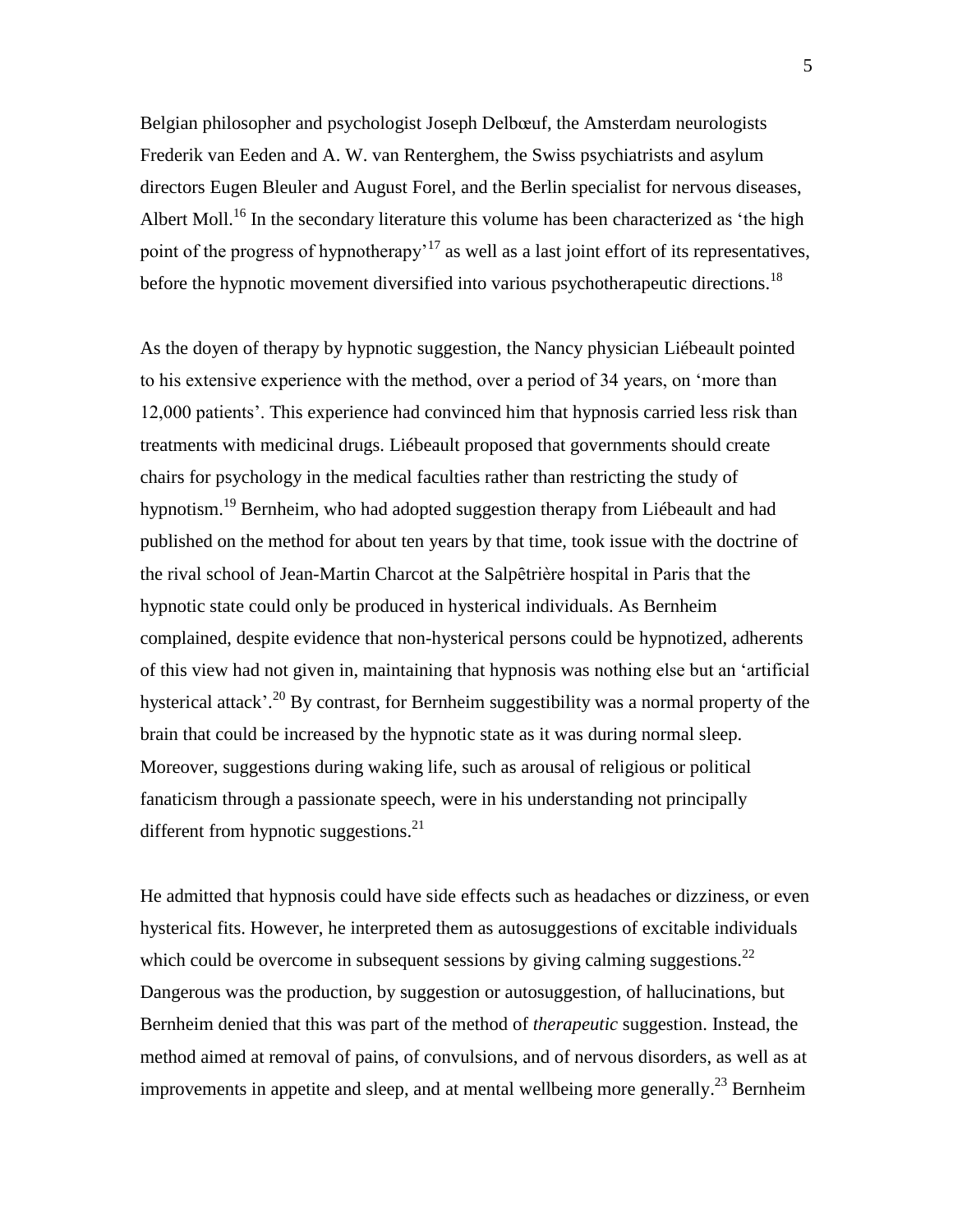claimed to have treated thousands of patients with suggestions over the past ten years, never causing harm and often improving their conditions, but he only illustrated his experience with a few case histories, including 'successful' treatment of hysterical fits, 'nervous' paralysis, attacks of dizziness, and anxiety. $24$ 

Both Liébeault and Bernheim, then, emphasized the high number of cases in which they had applied hypnotic suggestion therapy and seen success with the method. The reliance on case histories was also characteristic for most of the other reports in Grossmann's collection. The style in which cases were communicated varied widely, however. Delbœuf, professor of philosophy at the University of Liège, gave highly personalized accounts of his hypnotic treatment of two patients who had come to him, as a medical layman, through the clinic of the professor of surgery, Alexander von Winiwarter. He vividly described how the two patients, a schoolteacher's daughter of 28 years with hemiplegia and a young man, a sacristan's son with paralysis of a leg after poliomyelitis, showed greatly increased mobility after some hypnotic sessions. Moreover, he pointed out that the improvement was lasting, referring to the schoolteacher's testimony and citing from a letter of the young man.<sup>25</sup> The 'cures', Delbœuf assured, were effected 'solely through the spoken word, which directed the willpower [of the patients] to the sick organ'.<sup>26</sup> The healing power of hypnosis was for Delbœuf dependent on the patient's activity, an insight which made him critical of doctors' claims to a monopoly on hypnotic treatments.<sup>27</sup> His comments reflected to some extent the development of willpower training as a psychotherapeutic as well as self-help method in its own right, in which the patient's will was believed to have a curative effect.<sup>28</sup>

On the other end of the spectrum, with regard to the presentation of cases, was the report of the Dutch neurologists van Eeden and van Renterghem. Without much comment they provided a table summarizing their hypnotic treatment of 1,089 patients in their Amsterdam private clinic between May 1887 and June 1893. They had treated slightly more women than men (560 and 529, respectively), of various ages, though over half came from the age group of 21 to 40 years. The majority suffered from diseases of the nervous system which were subdivided into organic affections, severe neuroses and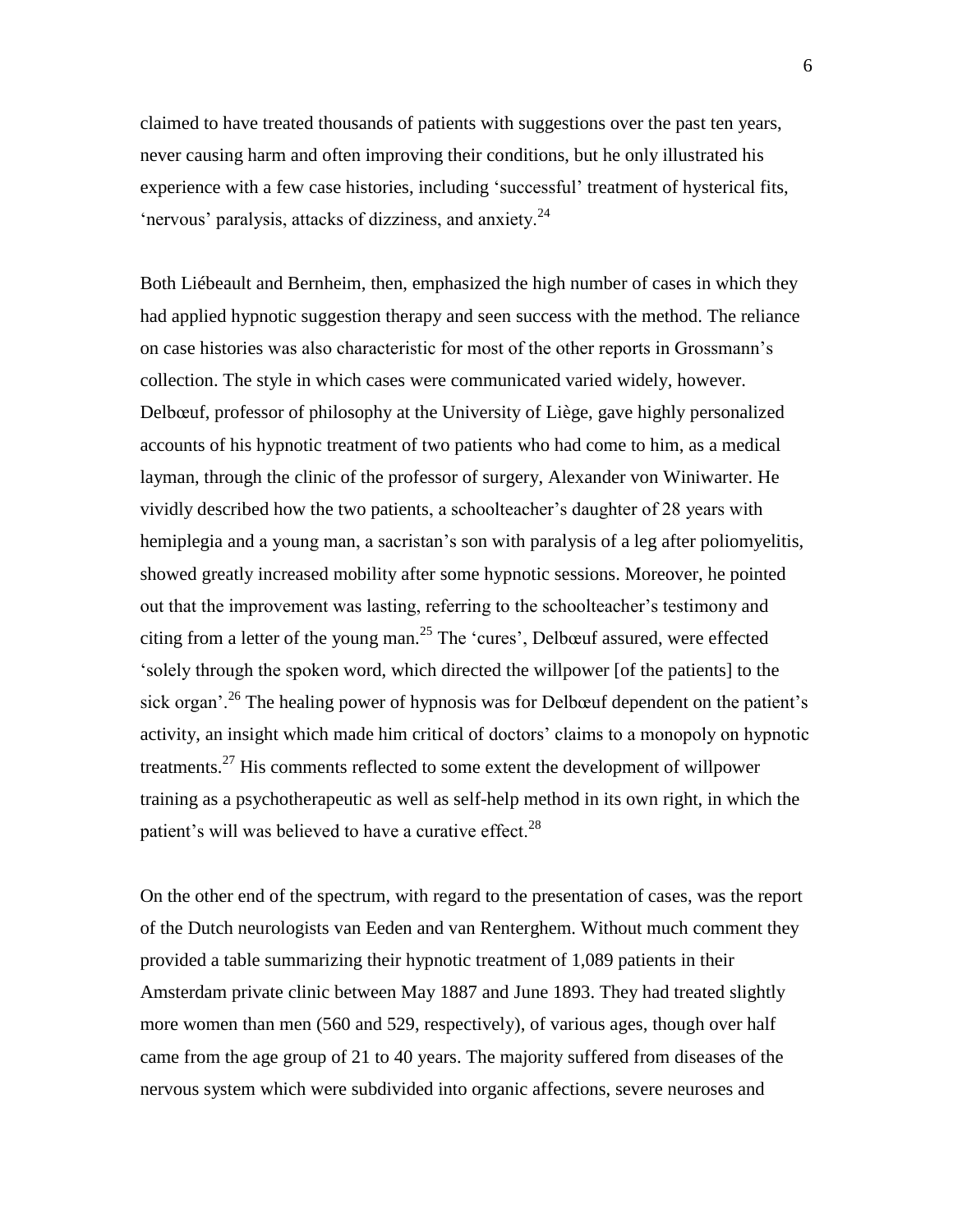hysterical affections, mental illnesses, neuropathies, and neuralgias or undefined pains. The two doctors had also applied the method in 'functional disorders' in other inner or external diseases, febrile illnesses, chlorosis and anomalies of menstruation, and to induce anaesthesia for surgical procedures. They admitted that about 5 per cent of their patients had not been hypnotizable, but they claimed to have achieved a 'cure' in over 28 per cent, significant or lasting improvement in nearly 24 per cent, and slight or transitory improvement in about 21 per cent of their cases. For less than 18 per cent they noted no success of the treatment; and in about 9 per cent the outcome was unclear as the patients had not returned after one or two hypnotic sessions.<sup>29</sup> With such quantification and categorization van Eeden and van Renterghem attempted to present outcomes of hypnotic therapy in the same format as treatment results were then more generally presented in medicine and surgery. The Amsterdam neurologists expressed their conviction, based on their experience, that hypnotic therapy had no undesired consequences as long as suggestions were aimed at 'normal physiological or regenerative processes'.<sup>30</sup>

Cases of serious mental disease were very difficult to treat with hypnotic suggestions, as the reports of the Swiss psychiatrists, Bleuler and Forel, indicated. Eugen Bleuler, the director of the mental asylum in Rheinau, conceded that since most of his patients were incurably insane, he could not report many successes with hypnotic therapy. Only one of the six successful cases that he summarized in his report was a psychiatric case; the other five comprised diagnoses of hysteria, neuralgia, headaches, and, in a child, *pavor nocturnus* (fear of darkness). <sup>31</sup> August Forel, the director of the Burghölzli asylum and professor of psychiatry in Zurich, likewise emphasized that the insane patients of his asylum could only very rarely be influenced by hypnotic suggestion therapy. His experience with this method rested primarily on several hundred cases of other kinds of patients whom he had treated since 1887, particularly in the context of his lectures on hypnotism.<sup>32</sup>

In Forel's experience hypnotic suggestion could successfully be used for pain relief, for example in migraines or during tooth extractions, for the regulation of menstruation, and to treat sleeplessness, loss of appetite, and addictions, in particular alcoholism.<sup>33</sup> He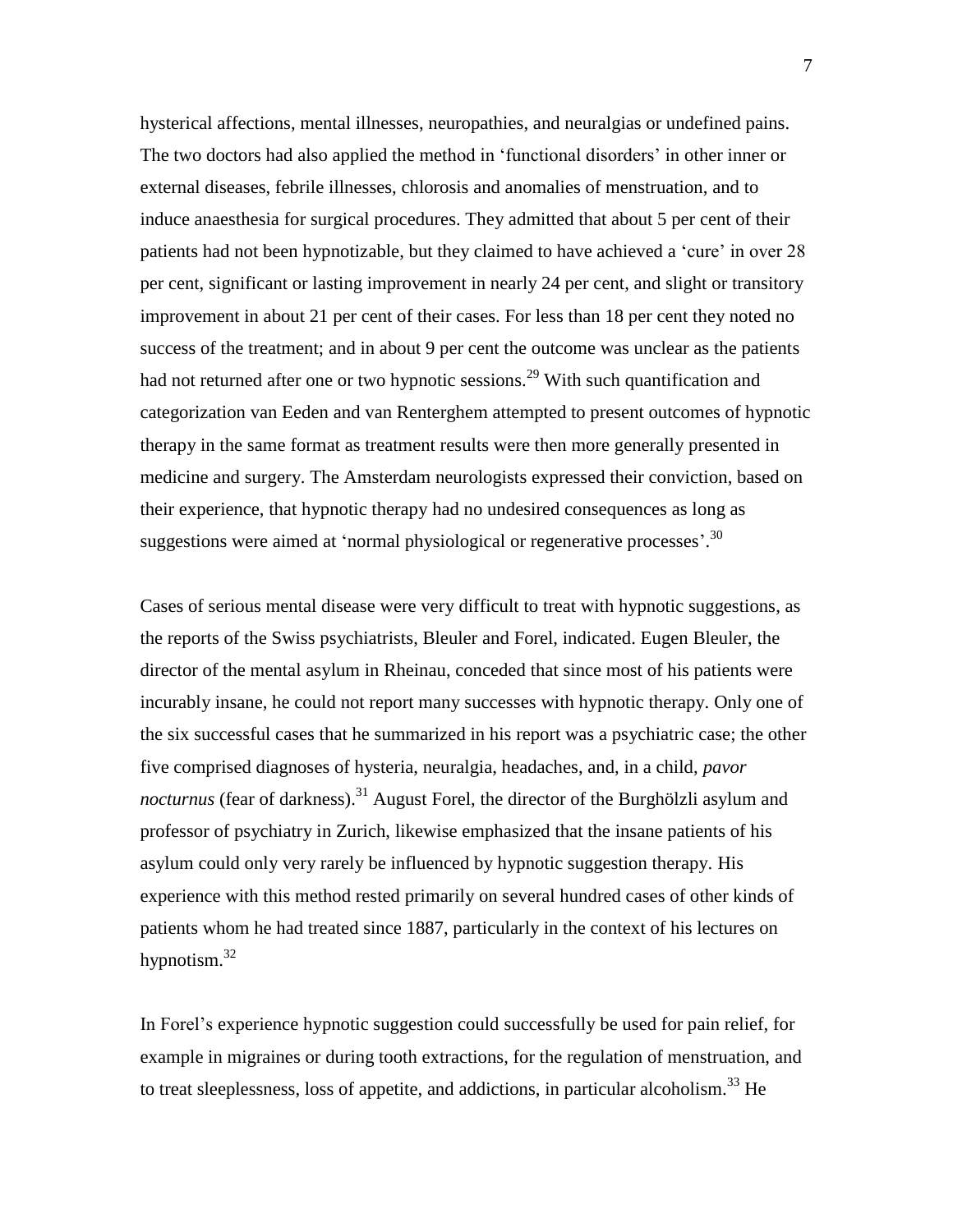asserted that only lay practitioners or inexperienced doctors might cause damage to the nervous system by hypnosis, e.g. by provoking hysterical fits, but that every experienced medical hypnotist would be able to testify that in hundreds or thousands of their patients no negative side effects had occurred. Like Liébeault, Forel called for university teaching on hypnotic suggestion for medical students.<sup>34</sup>

The spectrum of conditions which the Berlin physician Albert Moll had found to be suitable for hypnotic treatment broadly confirmed the experiences of the other authors: pains without demonstrable organic cause, hysterical paralyses, nervous loss of the voice, nervous coughing, pruritus, and tinnitus, enuresis in children, and obsessive ideas. He was somewhat sceptical, however, about the high numbers of cases that some authors had reported, and emphasized that in order to provide meaningful figures it was important to state also for how long a patient had been observed or treated. Polemically, Moll addressed his Berlin critics, the clinician Karl Anton Ewald, who had characterised hypnotic treatment as unscientific and unworthy of doctors, and the psychiatrist Mendel, who, as mentioned above, had warned against dangerous side effects of hypnosis, when Moll reported on his therapeutic experiences to the Berlin Medical Society in 1887 and 1889. Moll questioned the scientific nature of some of Ewald's treatments in internal medicine and pointed out that Mendel had performed many hypnotic experiments himself, despite their alleged dangers. $35$ 

As these examples show, the defence of hypnotic suggestion therapy by its prominent practitioners was vigorous, emphasizing their extensive experience, but also differentiated with regard to the kinds of conditions for which this form of treatment was seen as effective. The defenders of hypnotic therapy admitted medical side effects, though they were not regarded as sufficiently severe to abandon the method. Besides these, however, two additional problems caused wider concerns: simulation by patients and their potential abuse by hypnotists.

## *The Question of Simulation*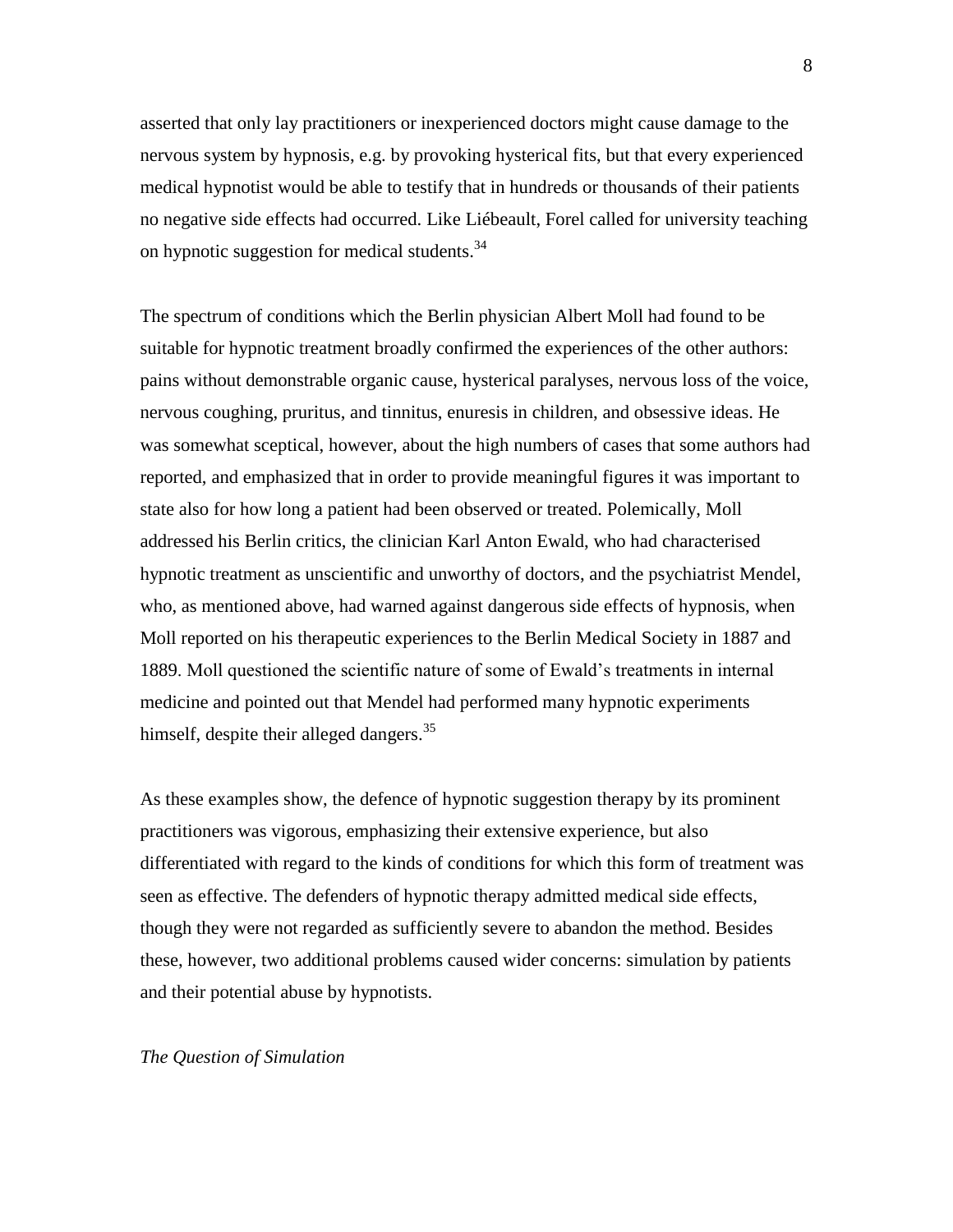In 1894, the same year that Grossmann's collective defence of hypnotic suggestion appeared, Moritz Benedikt, professor of neuropathology and electrotherapy in Vienna, published a monograph in which he sharply criticized the method. Benedikt had used hypnosis on some of his patients since 1867, but after the fashion for Bernheim's suggestion method had developed in the late 1880s, he had turned into one of its fiercest critics.<sup>36</sup> When he tried, together with some young colleagues, the Nancy method on selected patients of his outpatient clinic, they confirmed to the hypnotizer that they had fallen into a sleep. But when later asked by another person, they admitted that they had only pretended to do so and had falsely claimed to have been hypnotized as they sensed that this was expected of them. Moreover, after several hypnotic sessions, some patients wanted 'to be let alone' by the hypnotizer, asserted that they had been cured, and did not return. When Benedikt checked with family members of one of these patients, who had been hypnotized for convulsions, they confirmed that her convulsions continued with the same frequency and intensity as before. Similarly, Benedikt claimed, patients with morphine addiction, alcoholism, and sexual perversions did not dare to contradict the authority of their hypnotherapist and falsely declared themselves cured just to get rid of him. At least ninety per cent of the casuistry of such 'cures', estimated Benedikt, had to be discounted because of simulation. $37$ 

This was not only a polemic statement by a critic. Forel, despite being one of the most enthusiastic supporters and practitioners of hypnotic suggestion therapy, had to admit the problem regarding his own patients. In one case, the patient returned to him after the hypnotic treatment together with his doctor, confessing under tears that he had simulated. Forel salvaged the situation by hypnotizing the patient again, in the presence of the doctor, suggesting anaesthesia of one hand and demonstrating the painlessness by piercing the patient's hand several times with a needle. The patient, Forel maintained, had only falsely believed that he had simulated during the earlier hypnoses.<sup>38</sup> In another case, however, documented in the patient records, a morphine-addicted Munich industrialist, who voluntarily underwent a withdrawal treatment supported by hypnotic suggestion in Forel's asylum, provoked the latter's anger when he confessed simulation to an assistant doctor. Defending himself against Forel's accusation of having lied, the patient wrote a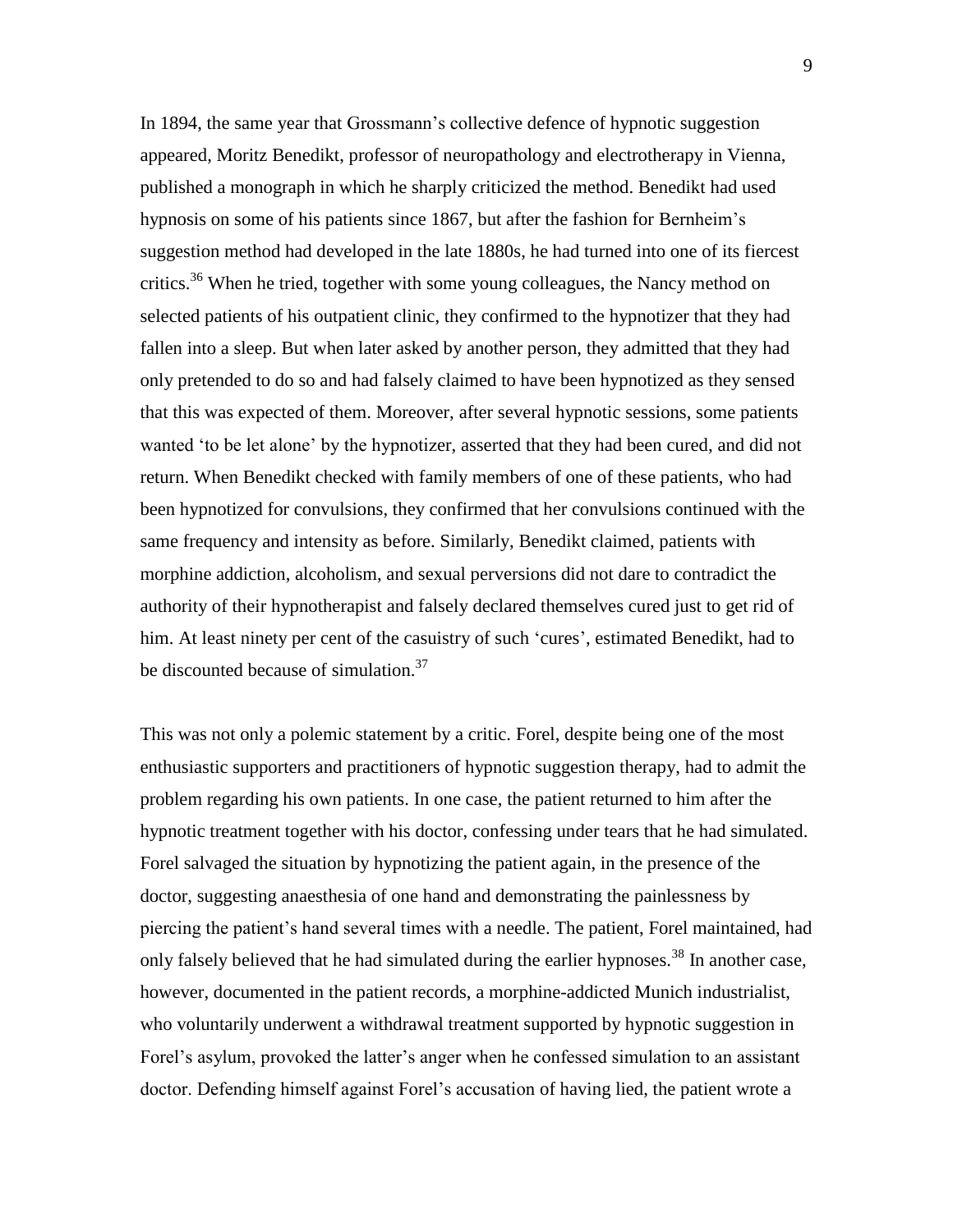letter to the psychiatrist, explaining that he had pretended to have been helped by the hypnotic suggestions because he did not want to appear disrespectful and risk a breakingoff of the treatment.<sup>39</sup> This case is all the more revealing, given that despite his relatively high social status, the patient was anxious not to challenge the authority of his psychiatrist by questioning the success of the hypnotic therapy.

Moll devoted a whole chapter of his textbook on hypnotism (first edition 1889) to the 'question of simulation'. There were a number of 'objective signs' which were thought to be independent of the patients' willpower and were used to confirm that a patient had entered the hypnotic state. These signs included convulsive upward rotation of the eyeballs and cataleptic stiffness of a lifted arm without developing signs of fatigue such as trembling and irregular breathing. In the hypnotic stage of lethargy, increased neuromuscular irritability could be observed: upon stimulation of the skin a single muscle or a group of muscles innervated by a particular nerve contracted.<sup>40</sup> Such signs had been particularly studied by Charcot and his school using recording instruments such as the myograph in order to demonstrate that hypnosis had 'real', physiological effects on patients' bodies.<sup>41</sup> Moll acknowledged Charcot's efforts in this area, but pointed out that the absence of one of these so-called objective signs did not rule out that the patient was truly hypnotized, and vice versa, that there might be certain individuals who managed to display a cataleptic state by training. Moreover, some hysterical patients showed increased muscular excitability without hypnosis.<sup>42</sup>

He also addressed the scenario that Forel had described, of patients confessing after the hypnotic treatment that they had simulated or had acted out suggestions to please the hypnotizer. Many of them, Moll claimed, falsely believed themselves not to have been under a hypnotic force,  $43$  others were embarrassed about the weakness of their willpower which they had experienced, and deliberately lied in saying that they had simulated. The whole issue of simulation of hypnosis was fraught with difficulties, as Moll admitted, but these had to be addressed in a 'strictly scientific' manner, like psychiatrists had to when assessing cases of alleged mental illness.<sup>44</sup>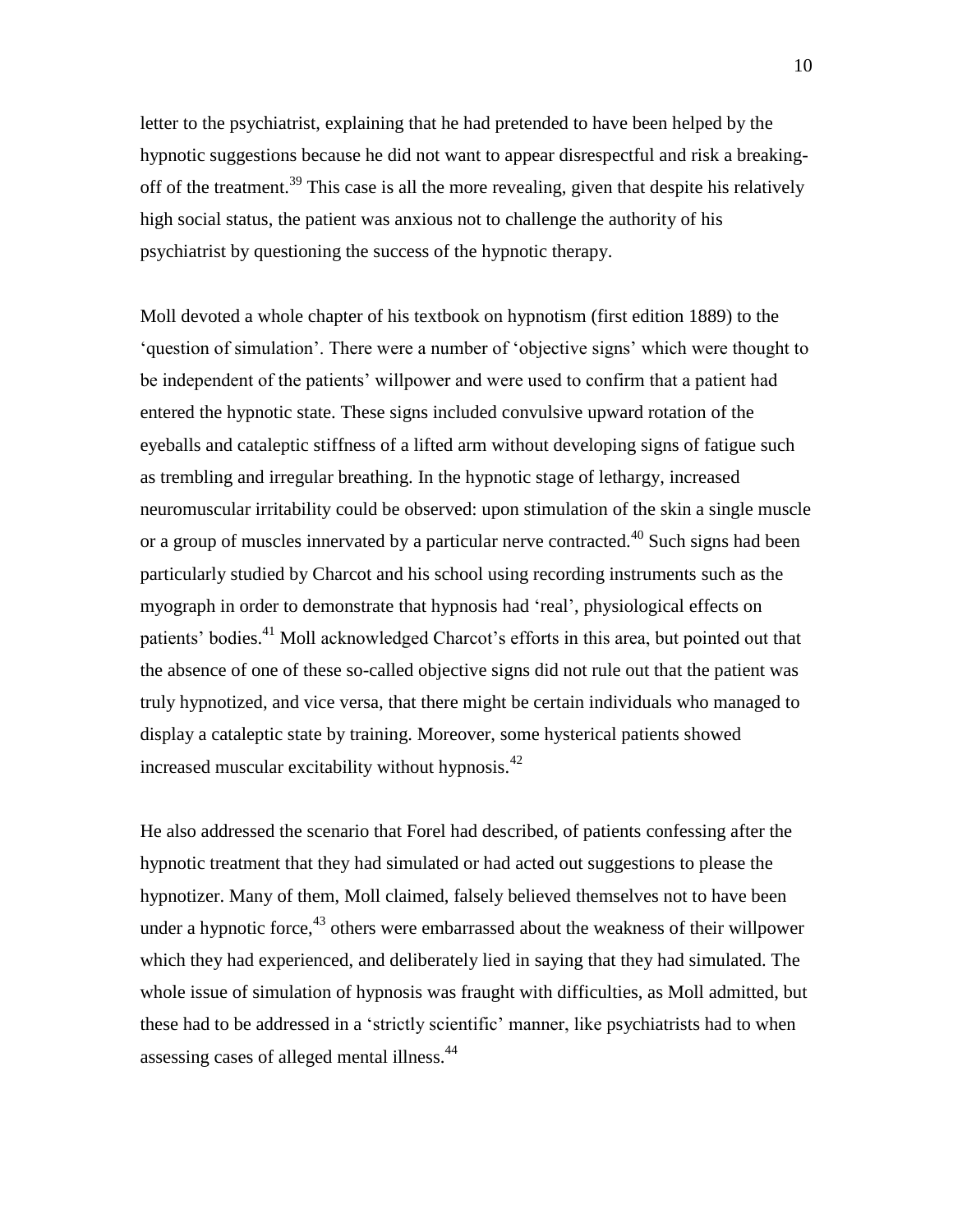## *Potential Abuses of Hypnosis*

The subjugation of willpower raised by Moll in relation to simulation was at the core of the other major problem perceived in hypnotic treatments: the danger of abuse. In general, two situations were envisaged, that hypnotizers might give criminal suggestions to their subjects or that hypnotherapists might abuse patients' state of weakened willpower for sexual assaults.<sup>45</sup> The idea of criminal suggestions was studied experimentally by both Charcot's and Bernheim's schools of hypnotism, e.g. by successfully suggesting to subjects that they must stab or shoot a particular individual, using an imagined or fake weapon. While members of the Nancy school saw a real danger indicated by the findings of such trials, Charcot's followers largely remained sceptical. It was argued that the hypnotized subjects still knew that they were only playacting and that they resisted commands that countered their sense of decency, sometimes by having a hysterical fit.<sup>46</sup> Benedikt a priori rejected the possibility of hypnotic crime, as for any real crime there were many unexpected situations which a perpetrator had to master and which the hypnotizer could not foresee.<sup>47</sup>

There were however a few real-life cases in which claims were made that a crime had been committed under hypnotic influence or through posthypnotic suggestion. A much publicized case from the early 1890s was the Paris murder trial of 22-year-old Gabrielle Bompard. The defence claimed that she had acted under a posthypnotic suggestion implanted by her partner Michel Eyraud, when they jointly hanged and robbed the bailiff Alexandre-Toussaint Gouffé after she had lured him to a flat. In the expert opinions during the trial the different views on hypnotic crime of the Nancy and Paris schools hardened and clashed. The latter school's scepticism prevailed, and there was also no independent evidence that Eyraud had given Bompard a hypnotic suggestion to commit the crime together with him, though she had been hypnotized by others in the past. Eyraud was guillotined and Bompard, who had voluntarily given herself up to the police, sentenced to imprisonment for 20 years.<sup>48</sup> In Germany, Albert Moll, who established himself as an expert on the legal implications of hypnosis, also expressed his scepticism in criminal cases where hypnotic influence had been claimed. While he followed the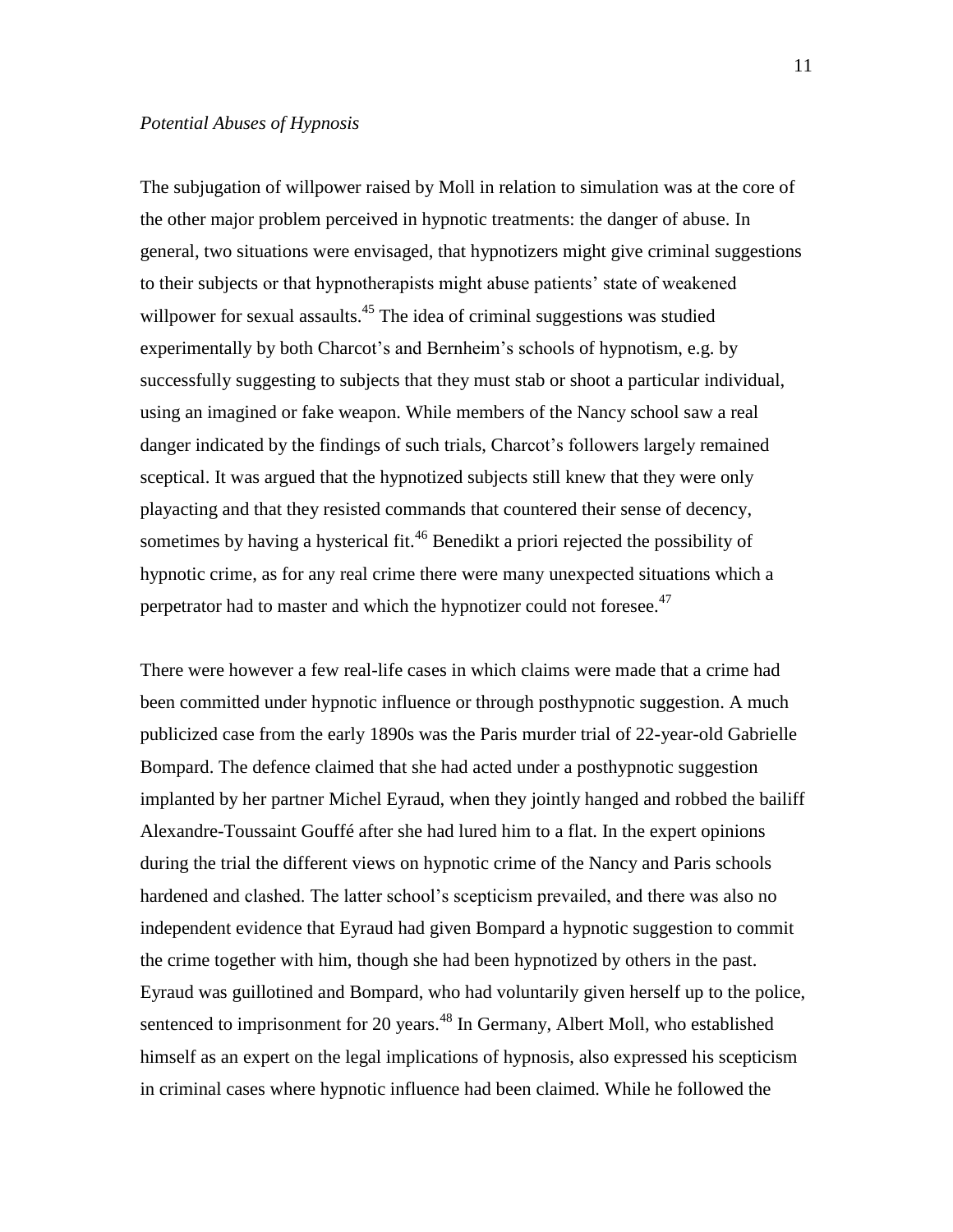Nancy school in believing that a crime could, in principle, be instigated by hypnotic suggestion, he did not think it likely to occur often in practice because of the danger of detection for the hypnotizer. Claims of having been under hypnotic influence were often defensive lies of the accused.<sup>49</sup> The popularity of the idea of committing a crime in a hypnotic state probably owed more to the public's thirst for sensational stories than to a real-life problem. The topic provided fertile material for theatre productions such as Paul Lindau's *Der Andere* ('The Other') in 1893 and later for films.<sup>50</sup>

More grounded in real cases was however the other issue mentioned: the concern that hypnotized persons might be sexually assaulted. Much attention was given to the Munich trial in 1894 of the Polish magnetic healer and hypnotherapist Czeslav Czynski, who stood accused of having misused his treatment sessions with the Baroness Hedwig von Zedlitz to give her posthypnotic suggestions which enabled him to seduce her. Moreover, he was charged with having subsequently staged a fake marriage ceremony and with forging a marriage certificate, in order to get access to the Baroness's fortune. The experts on hypnotism heard during the trial were divided in their opinions. While the Munich physician Baron Albert von Schrenck-Notzing and the professors Hubert Grashey (Munich) and Wilhelm Preyer (Wiesbaden) held that hypnotic influence had played a role in this case, the Breslau professor Ludwig Hirt concluded that the Baroness had fallen naturally in love with Czynski and that sexual intercourse had occurred consensually.<sup>51</sup> Another expert, Professor Friedrich Fuchs of Bonn, had left the trial proceedings on the first day, having declared that all phenomena of hypnosis that he had seen were just simulated, or 'comedy'.<sup>52</sup> The court sentenced Czynski to three years' imprisonment for the marriage fraud, but acquitted him of the charge of having committed a sexual crime. 53

A more sinister case was that of Dr K., an assistant physician in a Munich hospital. He had been accused of having sexually abused during hypnosis a 13-year-old working-class girl who been diagnosed with inactivity atrophy of one leg and general nervousness and was an in-patient because of a history of unclear abdominal symptoms. Schrenck-Notzing had been instructed by the doctor's lawyer during the criminal investigation and in 1898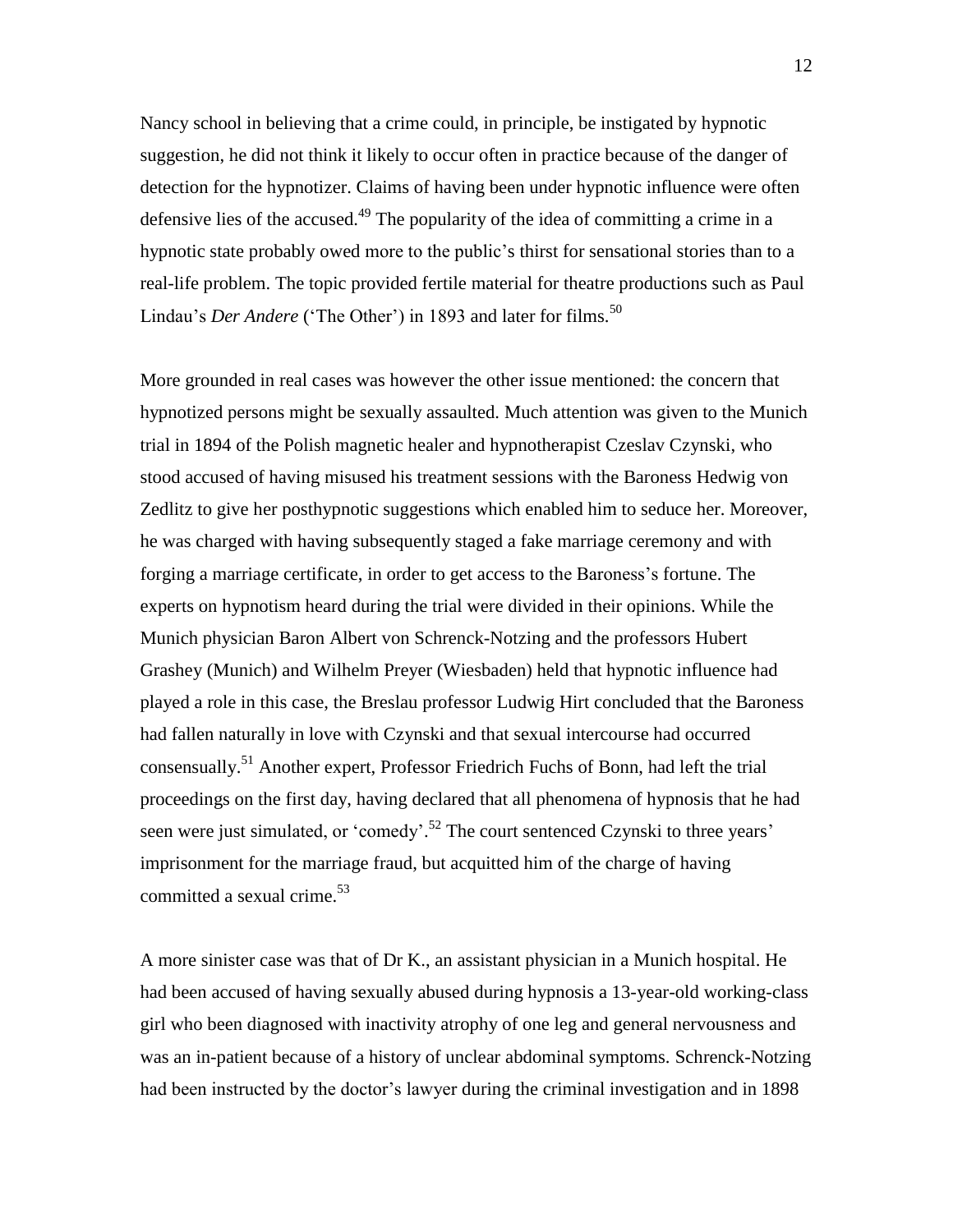published an article on the case in the *Zeitschrift für Hypnotismus.* The article, including the medical case history of the girl, the accused doctor's account, a letter by his lawyer, and Schrenck-Notzing's expert report, makes harrowing reading. Dr K. was accused by the girl of an oral sexual assault, whereas he claimed that he had merely placed the wooden handle of his shaving brush into her mouth, suggesting it was an infant's dummy on which she should suck, and put some salt on her tongue, suggesting it was sugar. He admitted that he had urinated in his chamber pot while she was in a hypnotic state, having put a towel over her head as a precaution. Schrenck-Notzing's report concluded that the girl had been in a hypnotic dream state in which she relived an actual sexual assault of the type alleged, committed earlier on her by an 'old man' (as mentioned by the girl's father). No witnesses having been present during the hypnosis, the public prosecutor stopped the investigation against Dr K., although there had been two further allegations of misconduct in connection with his hypnosis experiments on other girls in the same hospital. Schrenck-Notzing, who was a main proponent of hypnotic suggestion therapy, framed his account of the case of Dr K. as a warning to colleagues that hypnotized patients might make false accusations against them.<sup>54</sup> However, Leopold Loewenfeld, a Munich consultant in nervous diseases and expert on hypnotism, subsequently commented that Schrenck-Notzing's report had been very friendly towards Dr K. and that another expert might have come to a different conclusion.<sup>55</sup>

In another case a 22-year-old magnetic healer, Carl Mainone, stood accused of having sexually assaulted and then twice raped a 20-year-old girl during three consecutive hypnotic sessions for her short sightedness. Here, Schrenck-Notzing, as one of three medical experts, concluded like his two colleagues that the girl had clearly been sexually abused in a hypnotized state. However, the jury of the Cologne court in which the case was heard in 1901 found the defendant only guilty of physical insult (section 185 of the Penal Code), not of rape of a woman lacking willpower (section 176, sub-section 2), nor of having put a person in a weak-willed state for the purpose of sexual abuse (section 177). Their verdict thus implicitly assumed at least some measure of consent. Mainone was sentenced to 18 months' imprisonment.<sup>56</sup> As Schrenck-Notzing critically commented, the verdict was 'almost unbelievable' in its acquittal of Mainone from the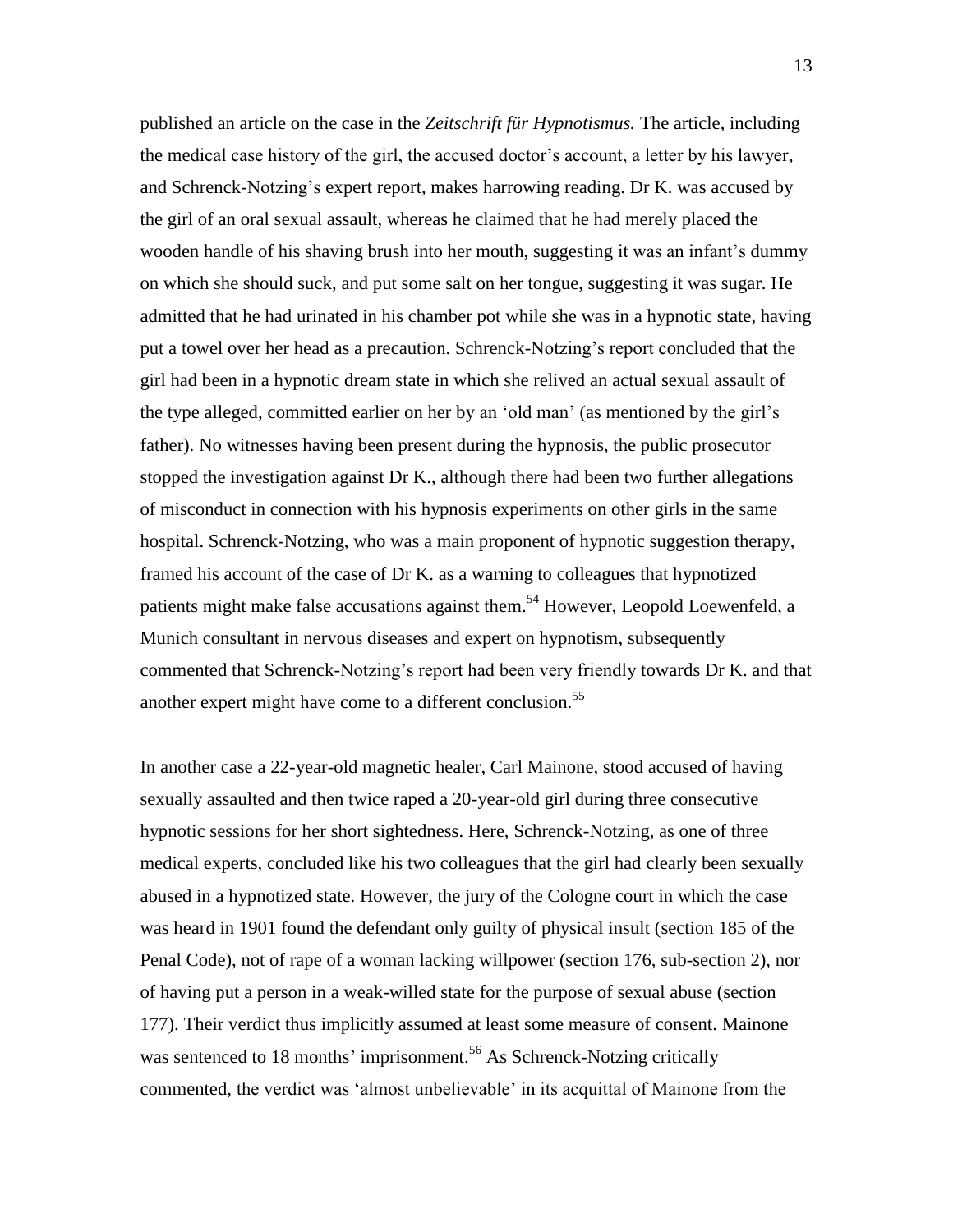rape charge. It showed in his view that the jurors felt unable to decide on the question of lack of willpower during hypnosis or that they wanted to avoid the problem of accepting a hypnotized woman as the only witness for her own condition.<sup>57</sup>

It may be tempting to assume that Schrenck-Notzing's more lenient assessment of Dr K. in comparison to Mainone and Czynski was not only a matter of the specific circumstances of the different cases, but had also to do with the fact that the latter two were unlicensed lay practitioners whereas Dr K. was a medical colleague. In more general terms, however, these three cases show that sexual abuse of hypnotized patients was recognized as a real danger around 1900, although the legal authorities were reluctant to accept the statements of the female patients concerned as sufficient evidence.

Hypnotic therapy, we may conclude, was perceived as a dangerous method, both medically and morally, despite the assurances of its supporters that it was a beneficial and rather harmless treatment that suitably qualified doctors could apply in a wide range of conditions, especially nervous disorders. One needs to consider this general background in order to understand why in 1902 and 1906 the Prussian state launched inquiries into the use of hypnosis by doctors as well as by lay healers.<sup>58</sup>

## *The Prussian Ministerial Inquiries*

On 5 April 1902, the Prussian Minister for Religious, Educational and Medical Affairs issued two official inquiries: one addressed to the heads of governmental districts and the Berlin chief of police about treatments with hypnosis by lay healers and any damage to health caused by them; the other to the medical chambers about the extent of the use of hypnotic therapy by doctors and their success with the method.<sup>59</sup> The incoming reports were duly collected in the Ministry,  $60$  but their evaluation did not reveal any alarming findings. As a note in the ministerial files on 23 September 1903 states, the information obtained had been very limited, and it showed that some doctors and lay healers applied hypnosis for therapeutic purposes; damage to health by this had in general not been reported. The civil servant dealing with the matter recommended repeating the inquiry in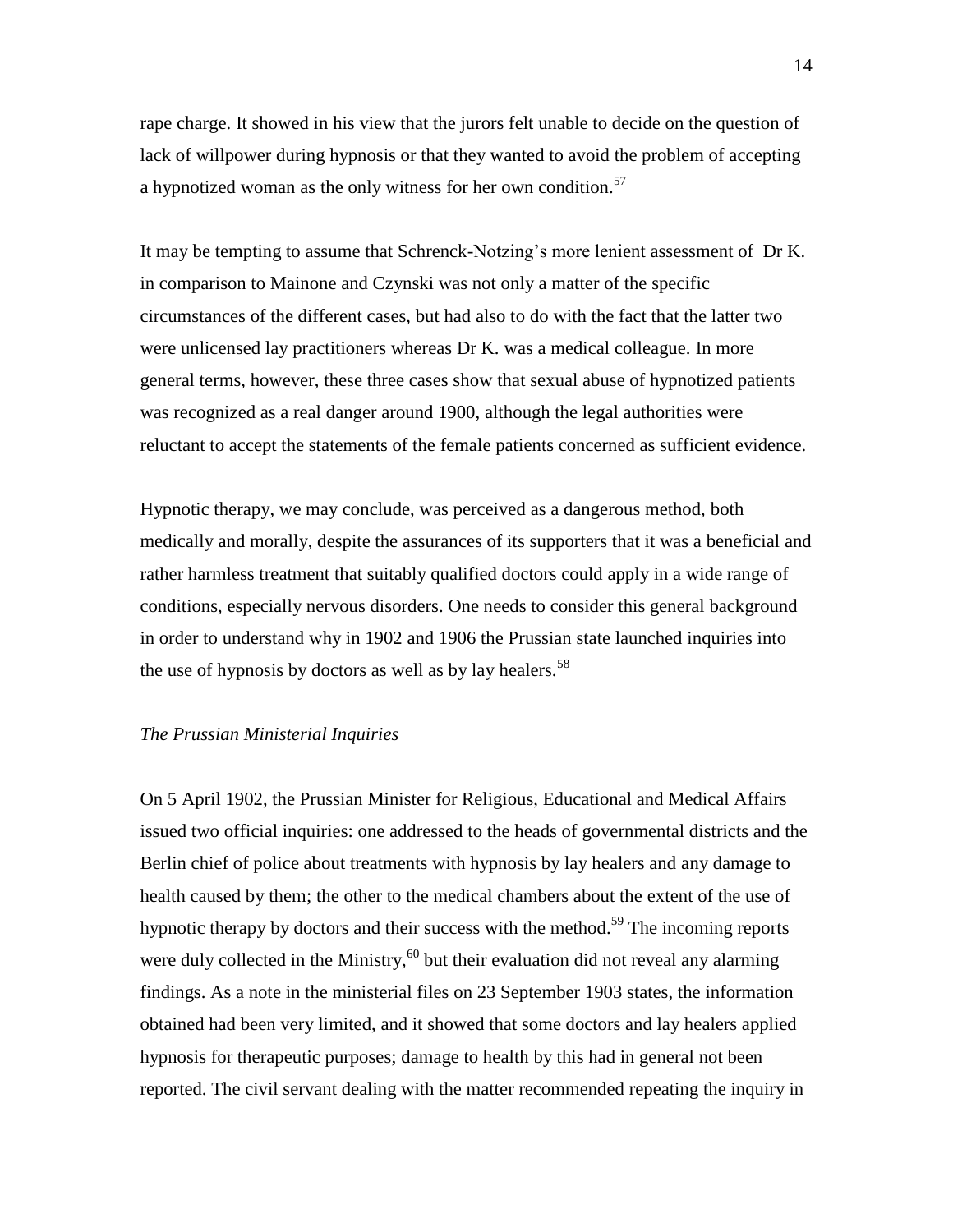a year's time.<sup>61</sup> For 36 governmental districts (excluding Berlin), a total of 26 lay hypnotherapists had been identified; in 19 of these districts no such persons were known.<sup>62</sup> The reports of the provincial medical chambers confirmed relatively few doctors as using hypnosis, e.g. 18 out of 682 doctors in the province of East Prussia, and 97 out of 2570 doctors in the Rhine Province and Hohenzollern Lands. Those who did use the method had applied it mostly in nervous disorders such as hysteria and neurasthenia and claimed to have seen temporary and sometimes permanent improvements. The majority of doctors, however, seemed to feel that hypnosis was not essential or that some form of suggestion in the waking state would suffice in appropriate cases.<sup>63</sup> A commission report of the Berlin-Brandenburg medical chamber, with Mendel as one of the signatories, was particularly negative, maintaining that the number of successes with hypnotherapy in hysterical conditions had gone down in recent years as the method had become more widely known among the public and had been divested of its seemingly wondrous and supernatural aspects. The report also warned of the danger of hypnosis of making hysterical patients worse and prone to autosuggestion, especially if applied by lay healers. Without being able to provide statistics, the Berlin commissioners claimed that the therapeutic use of hypnosis had declined.<sup>64</sup>

In comparison to the heated exchanges of the 1890s, the findings of the ministerial inquiries read like an anti-climax. One possible explanation might be that hypnotherapy had been sufficiently normalized and its indications reduced to those conditions where some improvement could be expected from its use. After the Ministry had issued a new inquiry in June 1906, the reports showed the existence of 226 lay healers using hypnosis, suggestion, magnetism or similar methods in 37 Prussian governmental districts, including Berlin, where 97 of them practised, but apparently only 16 doctors who applied hypnosis.<sup>65</sup> Without putting too much trust in the accuracy of such figures, it seems that the medical profession had become disenchanted with the method, whereas an increased number of lay practitioners appeared to use it. In fact, in the political realm, the issue of hypnotic therapy by lay healers and its apparent dangers stayed alive. On 4 March 1910, a Reichstag delegate, Neuner, spoke about this topic, calling for legislation that would permit the application of hypnosis by medical doctors only. Two dangers, he said,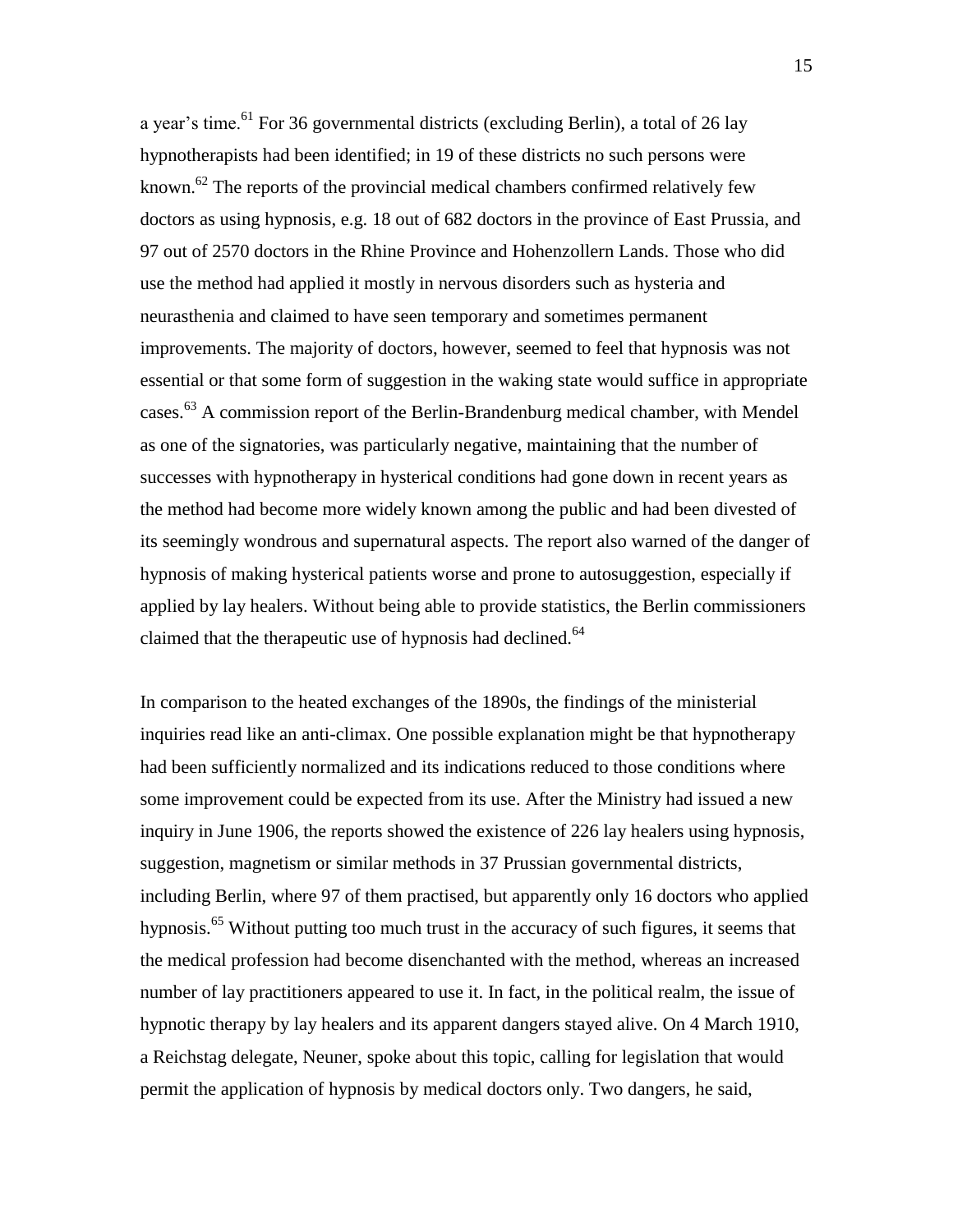motivated this demand: that hypnosis might easily be abused for committing crimes and that careless hypnotising would harm people's health and lives. The method was in his view necessary in medical fields such as neurology, but should be 'a monopoly of the doctor and of science'.<sup>66</sup> In his response, the Secretary of the Interior, Delbrück, promised that future general legislation on lay healers would bring a solution.<sup>67</sup> However, the relevant draft legislation (dating from 1907) was unsuccessful and rejected by a parliamentary commission in 1911. The Reichstag had been unwilling to sacrifice everyone's 'right to cure', which, as mentioned, covered lay hypnotizers.<sup>68</sup> Eventually, the First World War required attention to more urgent matters. Only public stage demonstrations of hypnosis continued to be forbidden based on a decree of the Ministry of the Interior from July 1903 which was reiterated in 1919.<sup>69</sup> In fact, when shell shocked soldiers returned from the frontlines, hypnotic suggestion acquired yet another field of medical application in the treatment of war neuroses, opening up a new chapter of efforts to legitimize the method.<sup>70</sup>

## *Conclusions*

During the 1890s hypnotic suggestion therapy was intensely discussed among Germanspeaking physicians and psychiatrists. While its supporters saw a wide range of applications, especially in nervous ailments, with no significant side effects, the method's critics pointed out that it could worsen patients' health, triggering hysterical attacks and causing unpleasant after-effects. The evidence provided by defenders of the method, among others in international expert reports collected by the Berlin physician Grossmann in 1894, varied widely – from personal accounts of individual treatments to tabulated summaries of over a thousand cases. The harm from hypnosis that critics feared was illustrated by some trials, e.g. those by Friedrich in Munich, and often simply asserted based on therapeutic experience.

Both critics and defenders of the method acknowledged the problem of simulation, though the latter argued that even if patients confessed to having simulated the hypnotic state, they might still be wrong about this and have in fact been under the hypnotizer's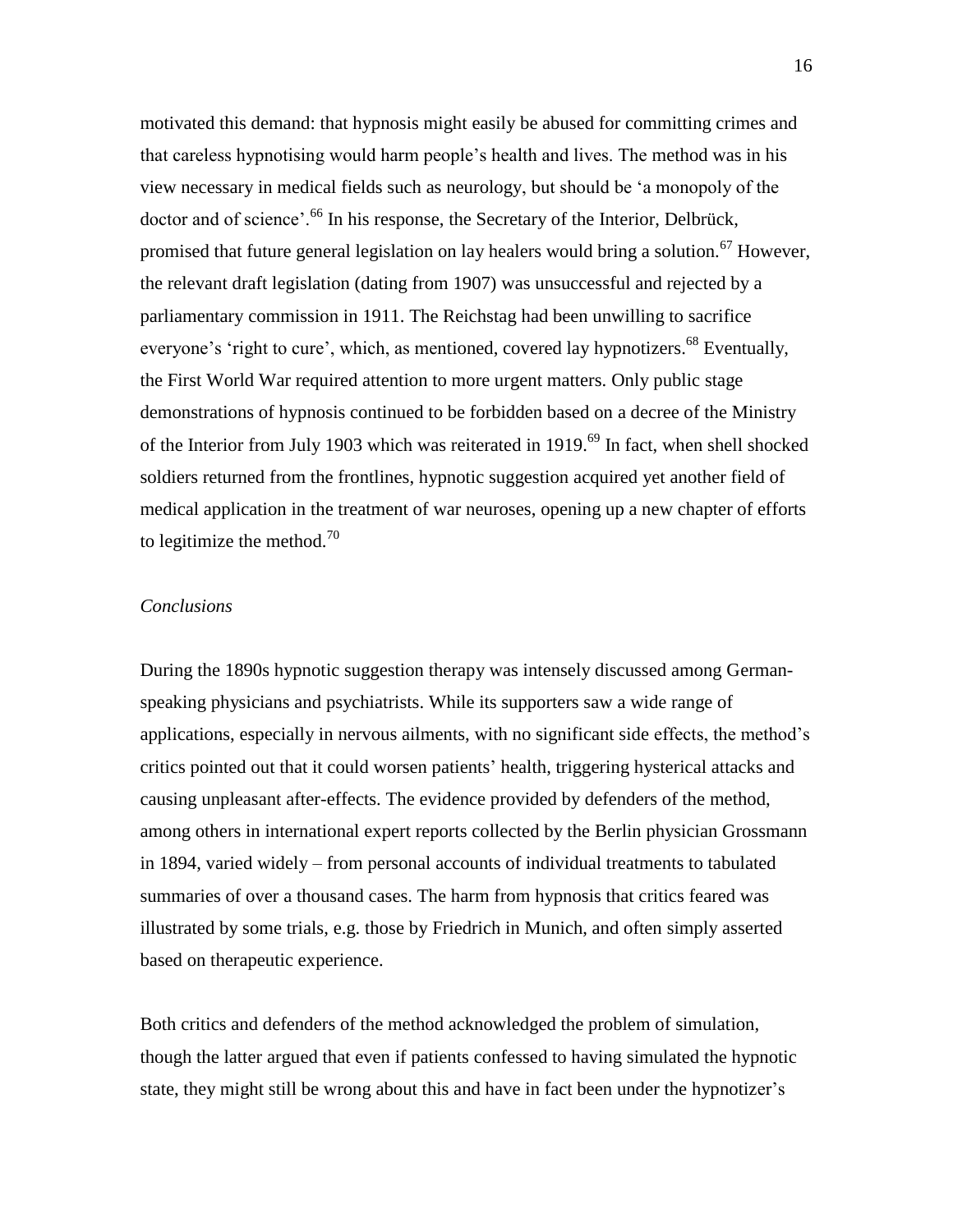influence. Widely discussed was the danger of abuses of the method. While the fear of instigating crimes by hypnotic suggestion was largely based on 'laboratory' or 'salon' trials rather than real cases, there were some disturbing instances of alleged sexual exploitation of patients by hypnotizers. The legal authorities, however, were reluctant to accept the accounts of hypnotized female patients as valid statements; punishments, if given, were related to collateral offences, not to charges of rape of a person lacking willpower.

The results of the Prussian ministerial inquiries of 1902 and 1906 indicated rather small numbers of medical doctors and an increasing number of lay healers using hypnosis, and no serious damage to health caused by the method. While the Prussian ban of 1881 on public performances of hypnosis was reiterated in 1903 and 1919, hypnotic therapies remained legal under Germany's general 'right to cure', whether carried out by doctors or by lay practitioners.

The German discourse on hypnotism around 1900 was thus characterized by a variety of facets, reaching from medical differences regarding the method's therapeutic efficacy and risks to health, via uncertainties about the authenticity of patients' behaviour towards their hypnotherapists, to gender issues in the question of abuses of hypnosis and concerns about the safety of treatments by lay healers. Hypnotic suggestion was widely perceived as a problematic therapy. By the beginning of the twentieth century, many German doctors, it seems, therefore preferred to do without it, regarding it as not essential.

## *Acknowledgements*

My research for this article was supported by a grant of Durham University's Wolfson Research Institute for Health and Wellbeing. For helpful comments on earlier versions I would like to thank Emese Lafferton, Heather Wolffram, Kim Hajek, Maria Teresa Brancaccio, Matthew Eddy, and the participants of two Durham research workshops organized by the Centre for the History of Medicine & Disease and the Department of Philosophy in June 2016.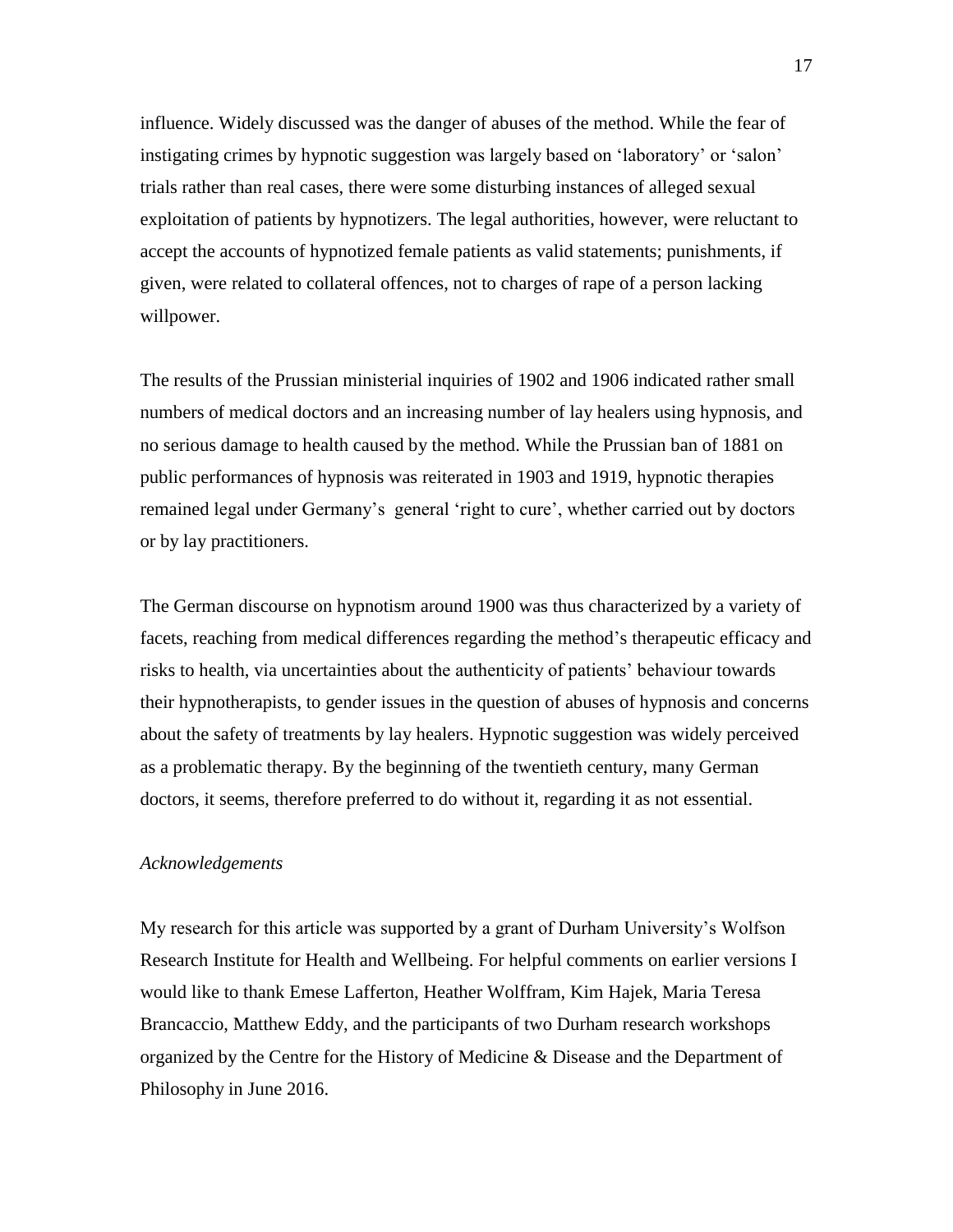more nuanced account see however J. Carroy, 'L'étude de cas psychologique et psychanalytique', in *Penser par cas* (ed. J. C. Passeron and J. Revel), pp. 201-228 (Éditions EHESS, Paris, 2005).

3 J. Grossmann (ed.), *Die Bedeutung der hypnotischen Suggestion als Heilmittel. Gutachten und Heilberichte der hervorragendsten wissenschaftlichen Vertreter des Hypnotismus der Gegenwart*, 2nd edn (Bong & Co., Berlin, 1894).

 $^{4}$ *Ibid.*, pp. ix, xi.

 $\overline{a}$ 

 $9^9$  Grossmann, *op. cit.* (note 3), p. vi.

<sup>12</sup> Friedrich, *op. cit.* (note 10), pp. 137-140.

<sup>1</sup> A. Gauld, *A history of hypnotism* (Cambridge University Press, 1992), pp. 476-489; H. Wolffram, '"An object of vulgar curiosity": legitimizing medical hypnosis in Imperial Germany', *Journal of the History of Medicine and Allied Sciences* **67**, 149-176 (2012).

<sup>&</sup>lt;sup>2</sup> A. Crabtree, *From Mesmer to Freud: magnetic sleep and the roots of psychological healing* (Yale University Press, New Haven, 1993); H. F. Ellenberger, *Die Entdeckung des Unbewußten: Geschichte und Entwicklung der dynamischen Psychiatrie von den Anfängen bis zu Janet, Freud, Adler und Jung* (Diogenes, Zurich, 2005); A. Mayer, *Sites of the Unconscious: hypnosis and the emergence of the psychoanalytic setting* (University of Chicago Press, 2013); H. Schott, 'Mesmer, Braid und Bernheim: Zur Entstehungsgeschichte des Hypnotismus', *Gesnerus* **41**, 33-48 (1984); C. Schröder, *Der Fachstreit um das Seelenheil: Psychotherapiegeschichte zwischen 1880 und 1932* (Peter Lang, Frankfurt/Main, 1995). For a

<sup>5</sup> *Ibid.*, p. ix; H. Bernheim, *Hypnotisme, suggestion, psychothérapie: études nouvelles* (Octave Doin, Paris, 1891), p. 180.

<sup>6</sup> A. Moll, 'Hypnotische Schaustellungen in Berlin', *Deutsche Medizinische Wochenschrift* **20**, 815-816 (1894); J.-W. Teichler, *"Der Charlatan strebt nicht nach Wahrheit, er verlangt nur nach Geld": Zur Auseinandersetzung zwischen naturwissenschaftlicher Medizin und Laienmedizin im deutschen Kaiserreich am Beispiel von Hypnotismus und Heilmagnetismus* (Franz Steiner, Stuttgart, 2002), pp. 185, 189-190. Regulations against stage performances of hypnosis were also issued in Saxony (1888), Bavaria (1893), Mecklenburg-Schwerin (1894), Hessen (1896), and Baden (1903); *ibid.*, pp. 189-190.

<sup>7</sup> Grossmann, *op. cit.* (note 3), pp. xi-xii. Grossmann's collection went through at least three German editions in 1894.

<sup>8</sup> R. Virchow, *Die Gründung der Berliner Universität und der Uebergang aus dem philosophischen in das naturwissenschaftliche Zeitlalter* (Julius Becker, Berlin, 1893), pp. 26-28; Grossmann, *op. cit.* (note 3), p. ix. On the links between hypnotism and spiritualism see H. Wolffram, *The stepchildren of science: psychical research and parapsychology in Germany, c. 1870-1939* (Rodopi, Amsterdam, 2009), pp. 83- 130.

<sup>10</sup> L. Friedrich, 'Die Hypnose als Heilmittel', *Annalen der Städtischen Allgemeinen Krankenhäuser zu München* **6**, 113-140 (1894).

<sup>11</sup> *Ibid.*, p. 135; J. W. von Goethe, 'Der Zauberlehrling', in *Goethes Werke. Festausgabe,* vol. 1: *Gedichte I* (ed. R. Petsch and E. A. Boucke), pp. 119-122 (Bibliographisches Institut, Leipzig, 1926).

<sup>13</sup> See Teichler, *op. cit.* (note 6); Wolffram, *op. cit.* (note 1).

<sup>&</sup>lt;sup>14</sup> Grossmann, *op. cit.* (note 3), p. v.; E. Mendel, 'Discussion über den Vortrag des Herrn Moll: Der Hypnotismus in der Therapie', *Verhandlungen der Berliner medizinischen Gesellschaft* **18**, 174-175 (1887); E. Mendel, 'Discussion über den Vortrag des Herrn Moll: Therapeutische Erfahrungen auf dem Gebiete des Hypnotismus', *Verhandlungen der Berliner medizinischen Gesellschaft* **20**, 148-150 (1889).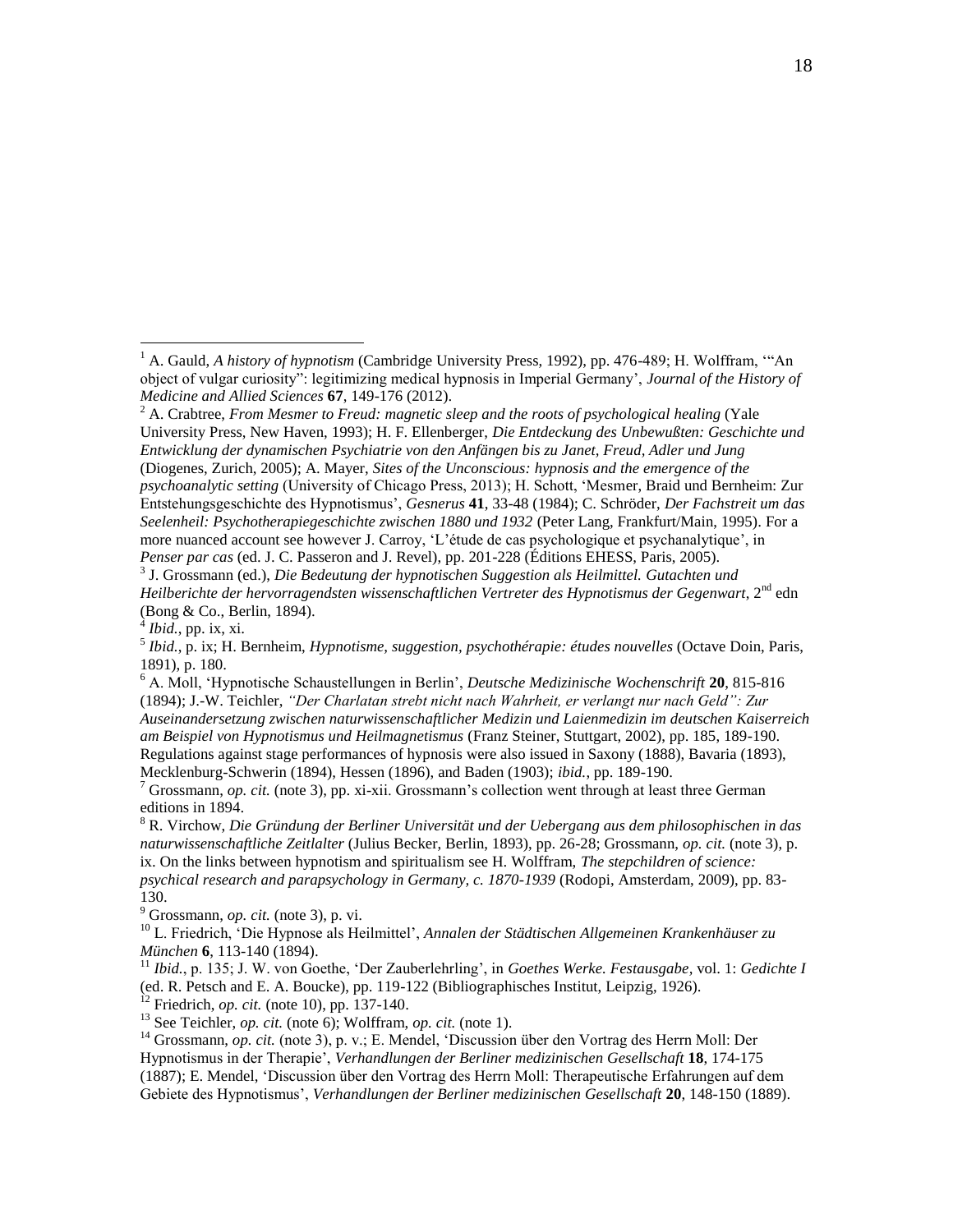<sup>15</sup> H. Obersteiner, *Der Hypnotismus mit besonderer Berücksichtigung seiner klinischen und forensischen Bedeutung* (M. Breitenstein, Vienna, 1887), pp. 75-76. See also H. Obersteiner, 'Gutachten', in Grossmann, *op. cit.* (note 3), pp. 85-87.

 $16$  Other contributors to Grossmann's collection included the medical professors Albert Eulenburg (Berlin), Richard von Krafft-Ebing (Vienna), and Enrico Morselli (Genua), and the professors of law Jules Liégeois (Nancy) and Karl von Lilienthal (Marburg).

<sup>17</sup> Gauld, *op. cit.* (note 1), p. 352.

<sup>18</sup> Schröder, *op. cit.* (note 2), p. 48. See also Teichler, *op. cit.* (note 6), p. 56.

<sup>19</sup> A. A. Liébeault, 'Gutachten', in Grossmann, *op. cit.* (note 3), pp. 3-4.

<sup>20</sup> H. Bernheim, 'Gutachten', in Grossmann, *op. cit.* (note 3), p. 5.

 $^{21}$  *Ibid.*, pp. 6-9. On links between hypnotism and the emergence of crowd psychology see R. Harris, 'Murder under hypnosis in the case of Gabrielle Bompard: psychiatry in the Courtroom in Belle Époque Paris', in *The anatomy of madness* (ed. W. F. Bynum, R. Porter and M. Shepherd), vol. 2, pp. 197-239 (Tavistock Publications, London, 1985), on pp. 228-231.

 $^{22}$  Bernheim, *op. cit.* (note 20), pp. 10-11.

<sup>23</sup> *Ibid.*, pp. 11-12.

 $\overline{a}$ 

<sup>24</sup> *Ibid.*, pp. 12-14. In his influential book on suggestion therapy, first published in 1886 and translated into German by Sigmund Freud, Bernheim had given details of 105 clinical cases (categorized into organic diseases of the nervous system, hysteria, neuropathies, neuroses, paralyses, affections of the gastrointestinal tract, pains, rheumatism, neuralgias, and menstrual disorders) in which he had applied the method. For nearly all of them he claimed to have achieved a 'cure' or at least some improvement. See H. Bernheim, *Die Suggestion und ihre Heilwirkung* (Franz Deuticke, Leipzig, 1888), pp. 200-405.

<sup>25</sup> J. Delbœuf, 'Gutachten', in Grossmann, *op. cit.* (note 3), pp. 31-37.

<sup>26</sup> *Ibid.*, p. 37.

<sup>27</sup> Cf. Mayer, *op. cit.* (note 2), pp. 102-103. On Delbœuf's contributions to hypnotism see also J. Carroy. 'L'effet Delbœuf, ou les jeux et les mots de l'hypnotisme', *Corpus* **32**, 89-117 (1997); and the article by Kaat Wils in this special issue.

<sup>28</sup> See Schröder, *op. cit.* (note 2), pp. 70-72, 75-76; M. Cowan, *Cult of the will: nervousness and German modernity* (Pennsylvania State University Press, University Park, 2008), pp. 69-110.

<sup>29</sup> F. van Eeden and A. W. van Renterghem, 'Gutachten', in Grossmann, *op. cit.* (note 3), pp. 40-41. <sup>30</sup> *Ibid.*, p. 39.

<sup>31</sup> E. Bleuler, 'Gutachten', in Grossmann, *op. cit.* (note 3), pp. 18-20.

 $32$  A. Forel, 'Gutachten', in Grossmann, *op. cit.* (note 3), p. 51. As a recent study of the medical case files of the asylum patients under Forel's directorship has shown, however, about 11 per cent of these patients were treated with hypnosis, especially men from a higher social background. See M. Bugmann, *Hypnosepolitik: Der Psychiater August Forel, das Gehirn und die Gesellschaft (1870-1920)* (Böhlau Verlag, Cologne, 2015), p. 181.

<sup>33</sup> A. Forel, *Der Hypnotismus: Seine Bedeutung und Handhabung* (Ferdinand Enke, Stuttgart, 1889), pp. 26, 35, 43, 64-66; Forel, 'Gutachten', in Grossmann, *op. cit.* (note 3), pp. 48, 51. See also Bugmann, *op. cit.* (note 32), pp. 145-185.

<sup>34</sup> Forel, 'Gutachten', in Grossmann, *op. cit.* (note 3), pp. 52-53.

<sup>35</sup> A. Moll, 'Gutachten' in Grossmann, op. cit. (note 3), pp. 76-79; B. Wolf-Braun, '"Was jeder Schäferknecht macht, ist eines Arztes unwürdig": Zur Geschichte der Hypnose im wilhelminischen Kaiserreich und in der Weimarer Republik (1888-1932)', *Hypnose und Kognition* **17**, 135-152 (2000), on pp. 135-136; A.-H. Maehle, 'The powers of suggestion: Albert Moll and the debate on hypnosis', *History of Psychiatry* **25**, 3-19 (2014), at pp. 4-7.

<sup>36</sup> M. Benedikt, *Hypnotismus und Suggestion. Eine klinisch-psychologische Studie* (M. Breitenstein, Leipzig, 1894), pp. I, 17-18, 40-41; M. Benedikt, *Aus meinem Leben. Erinnerungen und Erörterungen* (Carl Konegen, Vienna, 1906), pp. 125-126, 324-326.

Benedikt. *Hypnotismus* (note 36), pp. 66-68.

<sup>38</sup> Forel, *Hypnotismus* (note 33), p. 48.

<sup>39</sup> Bugman, *op. cit.* (note 32), pp. 212-213.

<sup>40</sup> A. Moll, *Der Hypnotismus* (H. Kornfeld, Berlin, 1889), pp. 166-171.

<sup>41</sup> See Mayer, *op. cit.* (note 2), pp. 37-46; K. M. Hajek, 'The fear of simulation: scientific authority in late 19th -century French disputes over hypnotism', *History of Science* **53**, 237-263 (2015).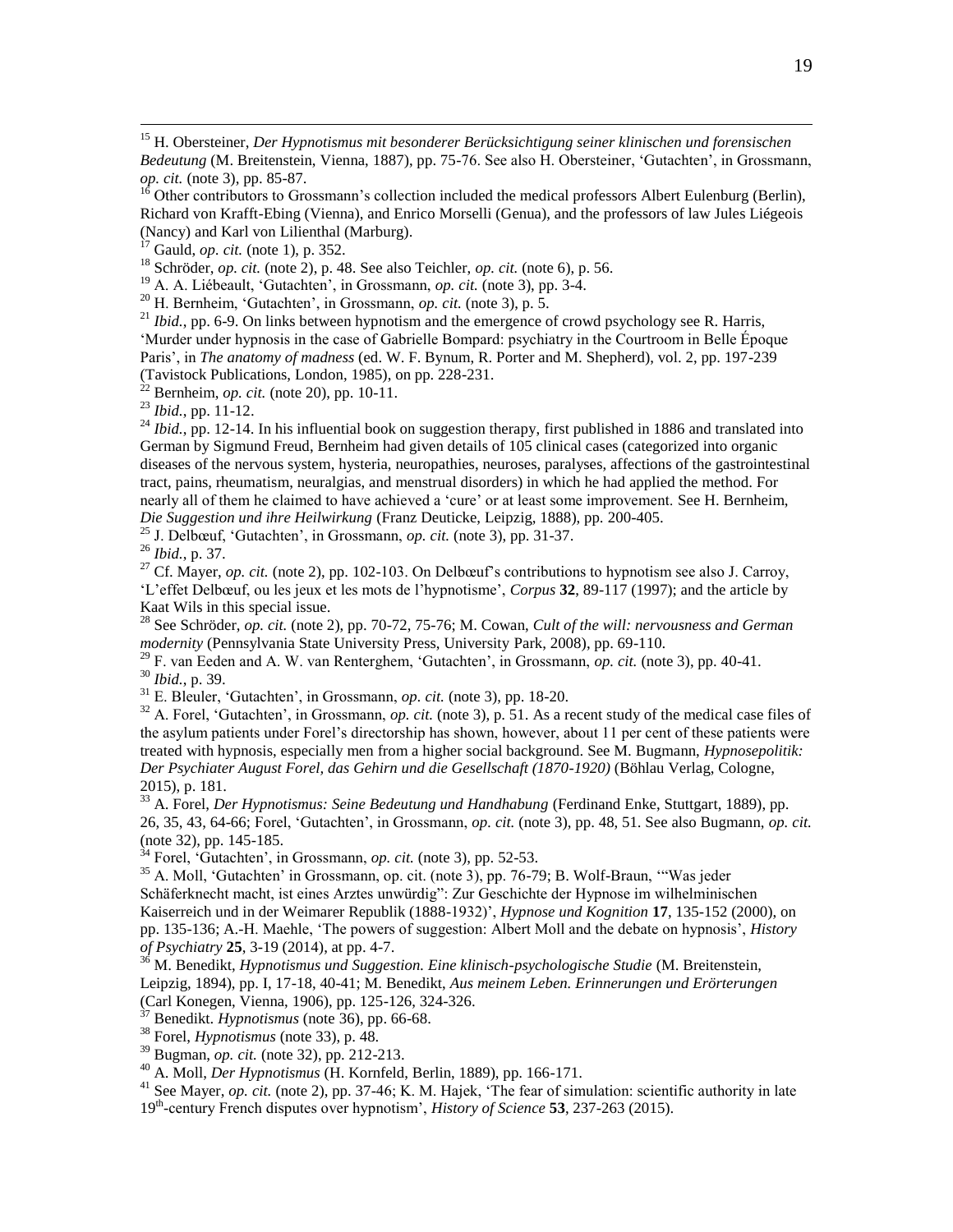<sup>42</sup> Moll, *op. cit.* (note 40), pp. 172-173.

 $\overline{a}$ 

<sup>43</sup> This claim was also made by Bernheim; see Hajek, *op. cit.* (note 41), pp. 246-247.

<sup>44</sup> Moll, *op. cit.* (note 40), pp. 175-177. On the related problem of feigning illness see R. Cooter,

'Malingering in modernity: psychological scripts and adversarial encounters during the First World War', in *War, medicine and modernity* (ed. R. Cooter, M. Harrison and S. Sturdy), pp. 125-148 (Sutton

Publishing, Stroud, 1998).

<sup>45</sup> Concerns about potential sexual misconduct of the therapist were already widely expressed in the early nineteenth century with regard to magnetic healers. See, for Britain, W. Hughes, *That devil's trick: hypnotism and the Victorian popular imagination* (Manchester University Press, 2015), pp. 90-105.

<sup>46</sup> L. Loewenfeld, *Der Hypnotismus. Handbuch der Lehre von der Hypnose und Suggestion mit besonderer Berücksichtigung ihrer Bedeutung für Medicin und Rechtspflege* (J. F. Bergmann, Wiesbaden, 1901), pp. 433-446; Gauld, *op. cit.* (note 1), pp. 494-503; B. Wolf-Braun, 'Die kulturelle Wahrnehmung der Hypnose als Beeinflussungstechnik. Deutungen der Trance um 1900', in *Fremdkontrolle. Ängste – Mythen – Praktiken* (ed. M. Schetsche and R.-B. Schmidt), pp. 45-57 (Springer, Wiesbaden, 2015), on pp. 51-52; A. D. Kauders, 'Verführung, Hingabe, Auftrag: Hypnose und Verbrechen in Deutschland nach dem Ersten Weltkrieg, *Hypnose-ZHH* **10**, 63-80 (2015), at pp. 69, 74.

<sup>47</sup> Benedikt, *Hypnotismus* (note 36), pp. 60-63; Benedikt, *Aus meinem Leben* (note 36), pp. 359, 397. <sup>48</sup> Harris, *op. cit.* (note 21); R. Plas, 'Hysteria, hypnosis, and moral sense in French 19<sup>th</sup>-century forensic psychiatry', *International Journal of Law and Psychiatry* **21**, 397-407 (1998).

<sup>49</sup> A. Moll, 'Hypnose und Verbrechen', *Die Woche* **2**, 133-135 (1900); A. Moll, 'Hypnose und Verbrechen', *Kriminalistische Probleme* **2**, 17-36 (1928); Maehle, *op. cit.* (note 35), p. 12.

<sup>50</sup> P. Lindau, *Der Andere. Schauspiel in vier Aufzügen* (I. Goldmann, New York, 1893); S. Andriopoulos, *Possessed: hypnotic crimes, corporate fiction, and the invention of cinema* (University of Chicago Press, 2008).

<sup>51</sup> H. Grashey, L. Hirt, A. von Schrenck-Notzing, and W. Preyer, *Der Prozeß Czynski. Thatbestand desselben und Gutachten über Willensbeschränkung durch hypnotisch-suggestiven Einfluß abgegeben vor dem oberbayerischen Schwurgericht zu München* (Ferdinand Enke, Stuttgart, 1895). <sup>52</sup> *Ibid.*, pp. 19-21.

<sup>53</sup> *Ibid.*, p. 44. See also Loewenfeld, *op. cit.* (note 46), pp. 430-431. For a detailed discussion of the Czynski trial see the article by Heather Wolffram in this special issue.

<sup>54</sup> A. von Schrenck-Notzing, 'Das angebliche Sittlichkeitsvergehen des Dr. K. an einem hypnotisirten Kinde', *Zeitschrift für Hypnotismus* **8**, 193-207 (1898); A. von Schrenck-Notzing, *Kriminalpsychologische und Psychopathologische Studien* (Johann Ambrosius Barth, Leipzig, 1902), pp. 107, 135-142. <sup>55</sup> Loewenfeld, *op. cit.* (note 46), pp. 432-433.

<sup>56</sup> Schrenck-Notzing, *Kriminalpsychologische und Psychopathologische Studien* (note 54), pp. 155-161. <sup>57</sup> *Ibid.*, pp. 162-163.

<sup>58</sup> The Reich Ministry of the Interior had already asked the Reich Health Office in early 1895 for a report on hypnosis and suggestion, and the Scientific Deputation for Medical Affairs had reported in February 1902 to its superior, the Prussian Minister for Religious, Educational and Medical Affairs, on the same topic. Both reports concluded that hypnosis practised by medical doctors, while not without risks, was an acceptable method of treatment. See Teichler, *op. cit.* (note 6), pp. 61-62, 176-177.

<sup>59</sup> Der Minister der geistlichen, Unterrichts- und Medizinal-Angelegenheiten an die Herren Regierungspräsidenten und den Herrn Polizei-Präsidenten, Berlin, 5. April 1902, Geheimes Staatsarchiv Preußischer Kulturbesitz (hereafter GStA PK), I. HA Rep. 76 VIII B Nr. 1324, fol. 80; Der Minister der geistlichen, Unterrichts- und Medizinal-Angelegenheiten an Ärztekammerausschuß und Vorsitzenden Herrn Geheimen Sanitätsrath Dr. Lent, Berlin, 5. April 1902, *ibid.*, fol. 81.

 $^{60}$  See Acta betreffend: die Sammlung der Berichte auf den Runderlaß vom 5. April 1902, M. 49i, betreffend die Anwendung der Hypnose durch nicht-approbierte Vertreter der Heilkunde, GStA PK, I. HA Rep. 76 VIII B Nr. 1325; Akten betreffend: die Anwendung des Hypnotismus und des Magnetismus zu Heilzwecken, GStA PK, I. HA Rep. 76 VIII B Nr. 1324, fol. 113-222v.

<sup>61</sup> *Ibid.*, fol. 225.

<sup>62</sup> *Ibid.*, fol. 219-222v.

<sup>63</sup> Aerztekammer für die Provinz Ostpreussen, Sitzung zu Königsberg, 18. Oktober 1902,

Tagesordnungspunkt 3, Bericht über die Enquête betr. den Heilwerth der Hypnose, Referent Pindowski, *ibid.*, fol. 119v-120v; Aerztekammer der Rheinprovinz und der Hohenzollern'schen Lande, Sitzung in